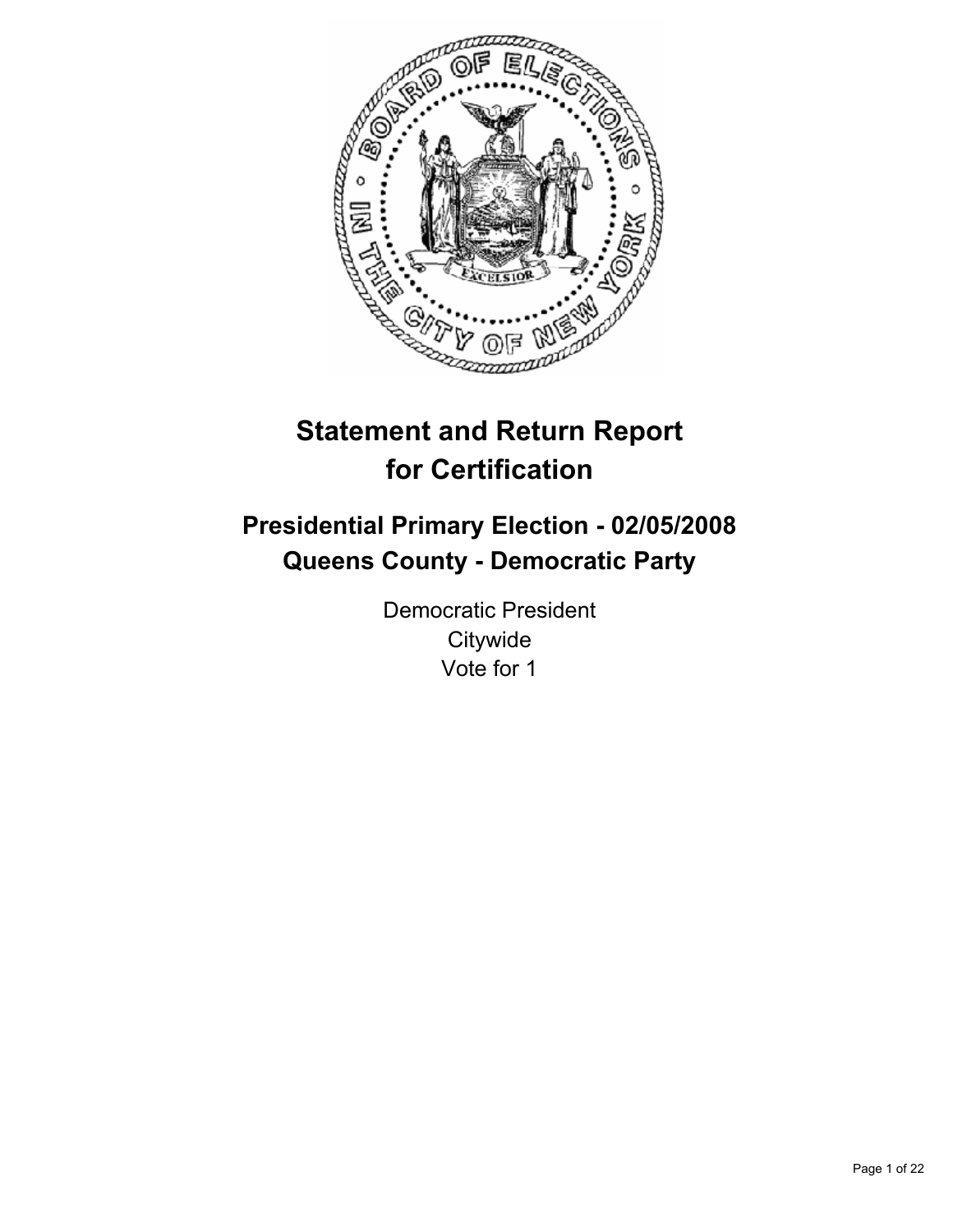

| <b>Assembly District 22</b> |       |
|-----------------------------|-------|
| <b>EMERGENCY</b>            | 16    |
| ABSENTEE/MILITARY           | 154   |
| <b>FEDERAL</b>              | 26    |
| <b>AFFIDAVIT</b>            | 105   |
| <b>HILLARY CLINTON</b>      | 5,617 |
| <b>BILL RICHARDSON</b>      | 17    |
| <b>JOE BIDEN</b>            | 10    |
| <b>JOHN EDWARDS</b>         | 52    |
| <b>BARACK OBAMA</b>         | 1,740 |
| <b>DENNIS J KUCINICH</b>    | 21    |
| <b>Total Votes</b>          | 7,457 |
| <b>Assembly District 24</b> |       |
| <b>EMERGENCY</b>            | 33    |
| ABSENTEE/MILITARY           | 193   |
| <b>FEDERAL</b>              | 31    |
| <b>AFFIDAVIT</b>            | 105   |
| <b>HILLARY CLINTON</b>      | 5,919 |
| <b>BILL RICHARDSON</b>      | 16    |
| <b>JOE BIDEN</b>            | 23    |
| JOHN EDWARDS                | 81    |
| <b>BARACK OBAMA</b>         | 2,421 |
| <b>DENNIS J KUCINICH</b>    | 26    |
| <b>Total Votes</b>          | 8,486 |
| <b>Assembly District 25</b> |       |
| <b>EMERGENCY</b>            | 54    |
| ABSENTEE/MILITARY           | 46    |
| <b>FEDERAL</b>              | 9     |
| <b>AFFIDAVIT</b>            | 45    |
| <b>HILLARY CLINTON</b>      | 1,656 |
| <b>BILL RICHARDSON</b>      | 12    |
| <b>JOE BIDEN</b>            | 8     |
| <b>JOHN EDWARDS</b>         | 33    |
| <b>BARACK OBAMA</b>         | 672   |
| <b>DENNIS J KUCINICH</b>    | 16    |
| <b>Total Votes</b>          | 2,397 |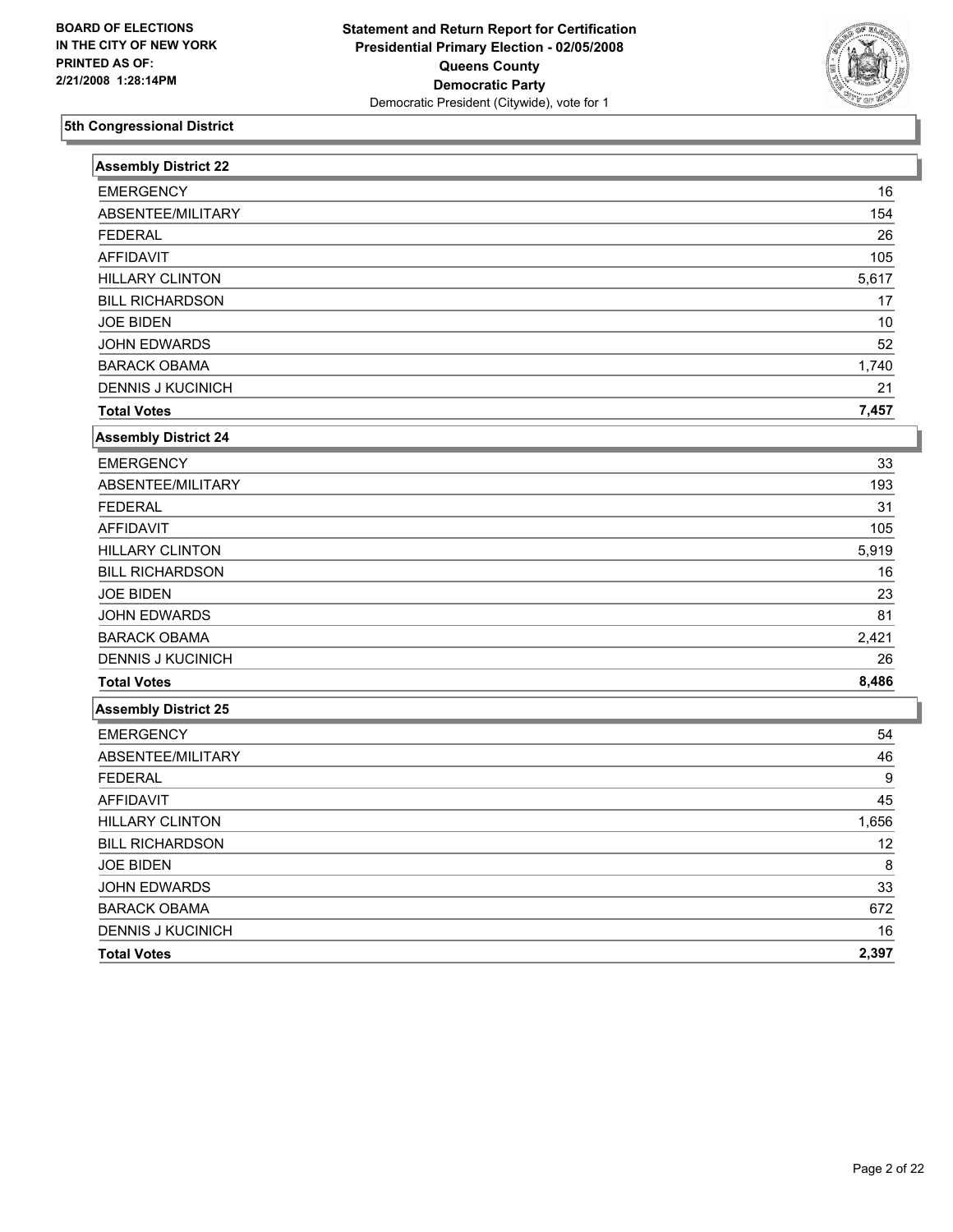

| <b>Assembly District 26</b> |                |
|-----------------------------|----------------|
| <b>EMERGENCY</b>            | 65             |
| ABSENTEE/MILITARY           | 435            |
| <b>FEDERAL</b>              | 40             |
| <b>AFFIDAVIT</b>            | 151            |
| <b>HILLARY CLINTON</b>      | 9,124          |
| <b>BILL RICHARDSON</b>      | 31             |
| <b>JOE BIDEN</b>            | 37             |
| <b>JOHN EDWARDS</b>         | 173            |
| <b>BARACK OBAMA</b>         | 3,293          |
| <b>DENNIS J KUCINICH</b>    | 38             |
| <b>Total Votes</b>          | 12,696         |
| Assembly District 27        |                |
| <b>EMERGENCY</b>            | 33             |
| ABSENTEE/MILITARY           | 4              |
| <b>FEDERAL</b>              | 1              |
| <b>AFFIDAVIT</b>            | $\overline{2}$ |
| <b>HILLARY CLINTON</b>      | 105            |
| <b>BILL RICHARDSON</b>      | $\Omega$       |
| <b>JOE BIDEN</b>            | $\overline{2}$ |
| <b>JOHN EDWARDS</b>         | 4              |
| <b>BARACK OBAMA</b>         | 44             |
| <b>DENNIS J KUCINICH</b>    | $\Omega$       |
| <b>Total Votes</b>          | 155            |
| <b>Assembly District 29</b> |                |
| <b>EMERGENCY</b>            | 11             |
| ABSENTEE/MILITARY           | 4              |
| <b>FEDERAL</b>              | 1              |
| <b>AFFIDAVIT</b>            | 11             |
| <b>HILLARY CLINTON</b>      | 162            |
| <b>BILL RICHARDSON</b>      | $\Omega$       |
| <b>JOE BIDEN</b>            | 0              |
| JOHN EDWARDS                | 1              |
| <b>BARACK OBAMA</b>         | 137            |
| <b>DENNIS J KUCINICH</b>    | $\Omega$       |
| <b>Total Votes</b>          | 300            |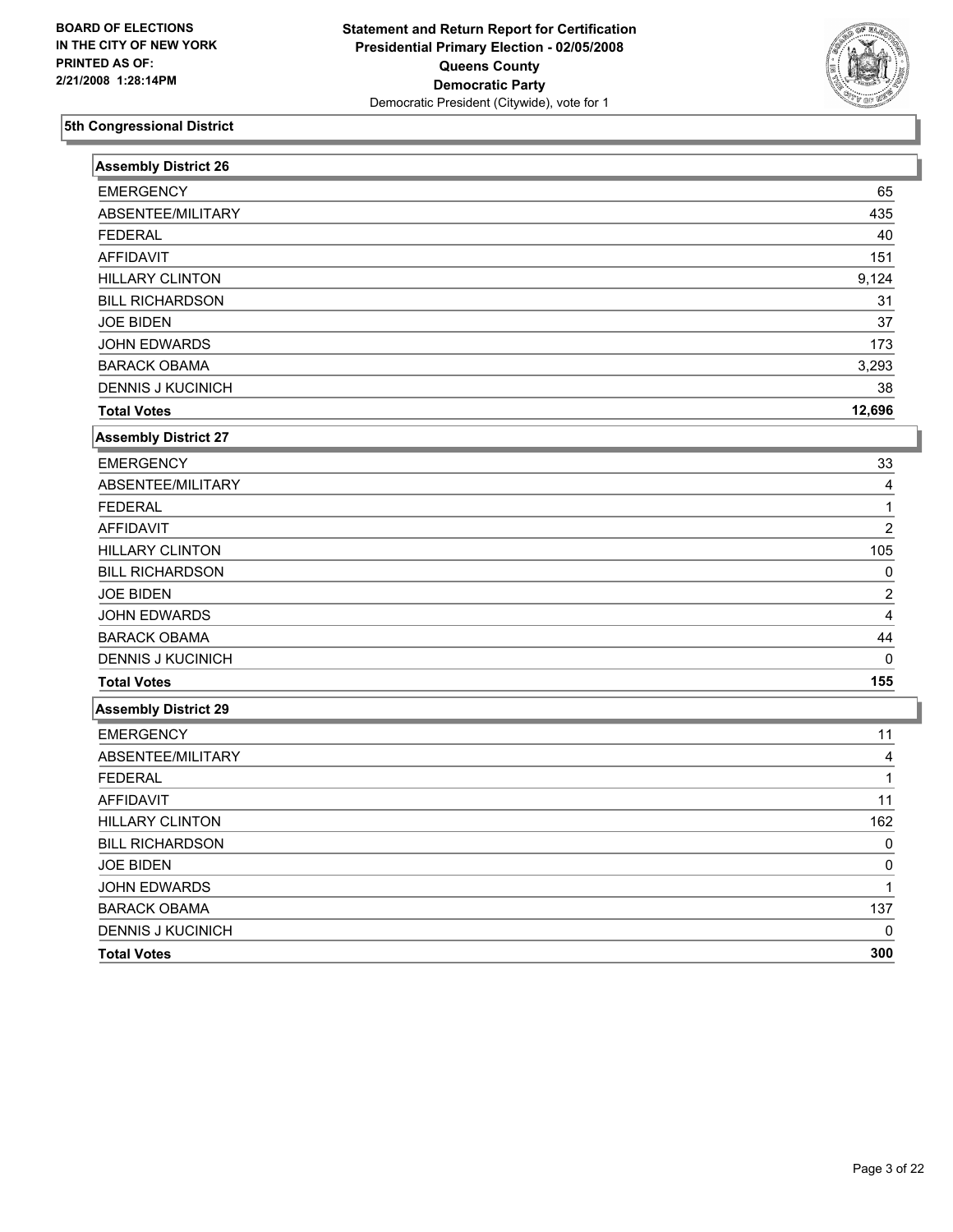

| <b>Assembly District 30</b> |                |
|-----------------------------|----------------|
| <b>EMERGENCY</b>            | 0              |
| ABSENTEE/MILITARY           | $\overline{2}$ |
| <b>FEDERAL</b>              | 0              |
| AFFIDAVIT                   | 1              |
| <b>HILLARY CLINTON</b>      | 99             |
| <b>BILL RICHARDSON</b>      | 0              |
| <b>JOE BIDEN</b>            | 1              |
| JOHN EDWARDS                | 0              |
| <b>BARACK OBAMA</b>         | 34             |
| <b>DENNIS J KUCINICH</b>    |                |
| <b>Total Votes</b>          | 135            |
| <b>Assembly District 33</b> |                |
| <b>EMERGENCY</b>            | 0              |
| ABSENTEE/MILITARY           | 0              |
| <b>FEDERAL</b>              | $\Omega$       |
| <b>AFFIDAVIT</b>            | $\Omega$       |
| <b>HILLARY CLINTON</b>      | 1              |
| <b>BILL RICHARDSON</b>      | $\Omega$       |
| <b>JOE BIDEN</b>            | 0              |
| JOHN EDWARDS                | $\Omega$       |
| <b>BARACK OBAMA</b>         | 1              |
| <b>DENNIS J KUCINICH</b>    | 0              |
| <b>Total Votes</b>          | $\mathbf 2$    |
| <b>Assembly District 34</b> |                |
| <b>EMERGENCY</b>            | 4              |
| ABSENTEE/MILITARY           | 6              |
| <b>FEDERAL</b>              | $\overline{2}$ |
| <b>AFFIDAVIT</b>            | 25             |
| <b>HILLARY CLINTON</b>      | 771            |
| <b>BILL RICHARDSON</b>      | $\overline{c}$ |
| <b>JOE BIDEN</b>            | $\Omega$       |
| JOHN EDWARDS                | $\overline{2}$ |
| <b>BARACK OBAMA</b>         | 109            |
| <b>DENNIS J KUCINICH</b>    |                |
| <b>Total Votes</b>          | 888            |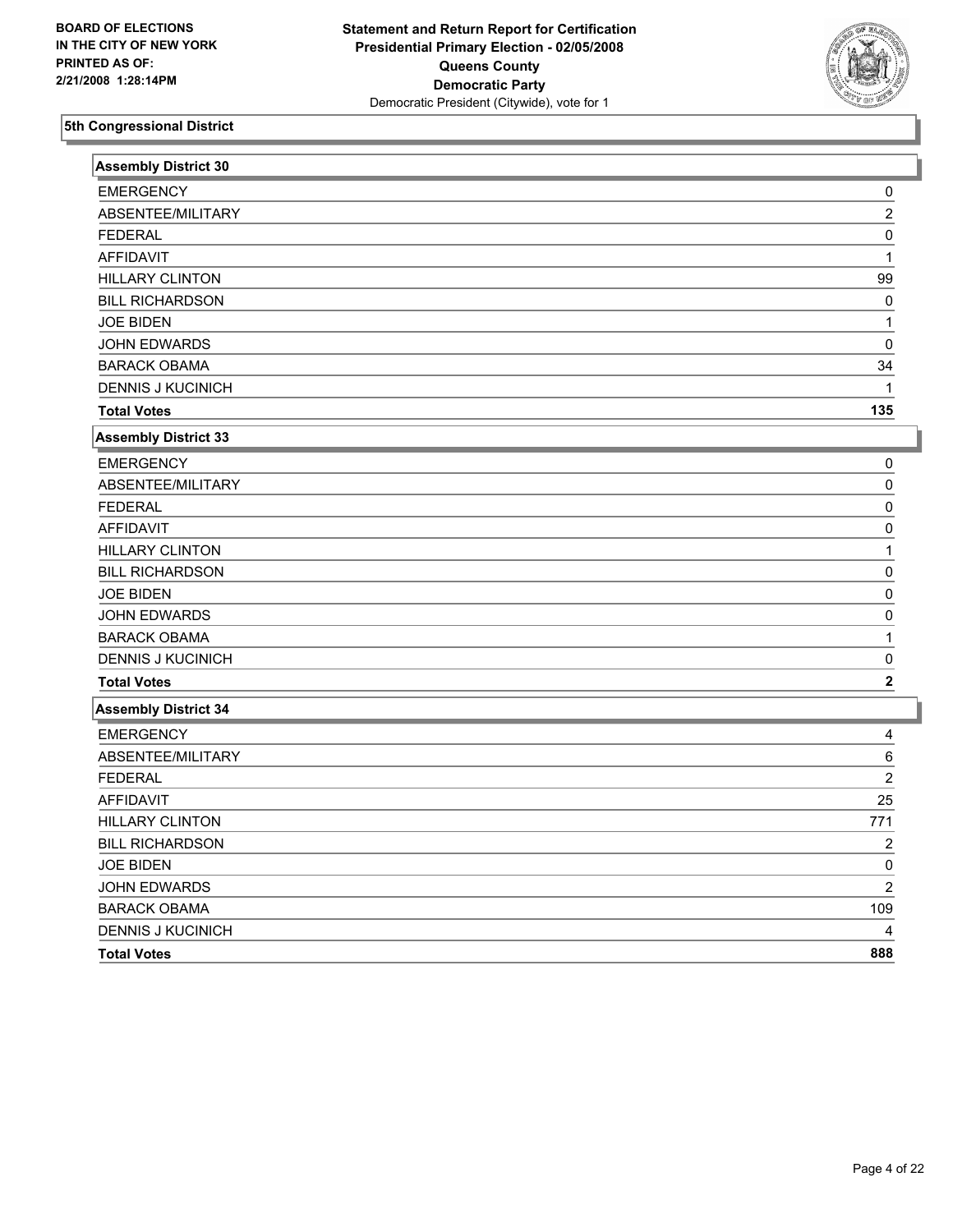

| <b>Assembly District 35</b>                        |        |
|----------------------------------------------------|--------|
| <b>EMERGENCY</b>                                   | 5      |
| ABSENTEE/MILITARY                                  | 79     |
| <b>FEDERAL</b>                                     | 12     |
| <b>AFFIDAVIT</b>                                   | 94     |
| <b>HILLARY CLINTON</b>                             | 3,485  |
| <b>BILL RICHARDSON</b>                             | 8      |
| <b>JOE BIDEN</b>                                   | 5      |
| JOHN EDWARDS                                       | 16     |
| <b>BARACK OBAMA</b>                                | 2,024  |
| <b>DENNIS J KUCINICH</b>                           | 7      |
| <b>Total Votes</b>                                 | 5,545  |
| <b>Assembly District 39</b>                        |        |
| <b>EMERGENCY</b>                                   | 16     |
| ABSENTEE/MILITARY                                  | 34     |
| <b>FEDERAL</b>                                     | 8      |
| <b>AFFIDAVIT</b>                                   | 59     |
| <b>HILLARY CLINTON</b>                             | 3,175  |
| <b>BILL RICHARDSON</b>                             | 9      |
| <b>JOE BIDEN</b>                                   | 1      |
| JOHN EDWARDS                                       | 8      |
| <b>BARACK OBAMA</b>                                | 650    |
| <b>DENNIS J KUCINICH</b>                           | 5      |
| <b>Total Votes</b>                                 | 3,848  |
| Total for 5th Congressional District-Queens County |        |
| <b>EMERGENCY</b>                                   | 237    |
| ABSENTEE/MILITARY                                  | 957    |
| <b>FEDERAL</b>                                     | 130    |
| <b>AFFIDAVIT</b>                                   | 598    |
| <b>HILLARY CLINTON</b>                             | 30,114 |
| <b>BILL RICHARDSON</b>                             | 95     |
| <b>JOE BIDEN</b>                                   | 87     |
| JOHN EDWARDS                                       | 370    |
| <b>BARACK OBAMA</b>                                | 11,125 |
| <b>DENNIS J KUCINICH</b>                           | 118    |
| <b>Total Votes</b>                                 | 41,909 |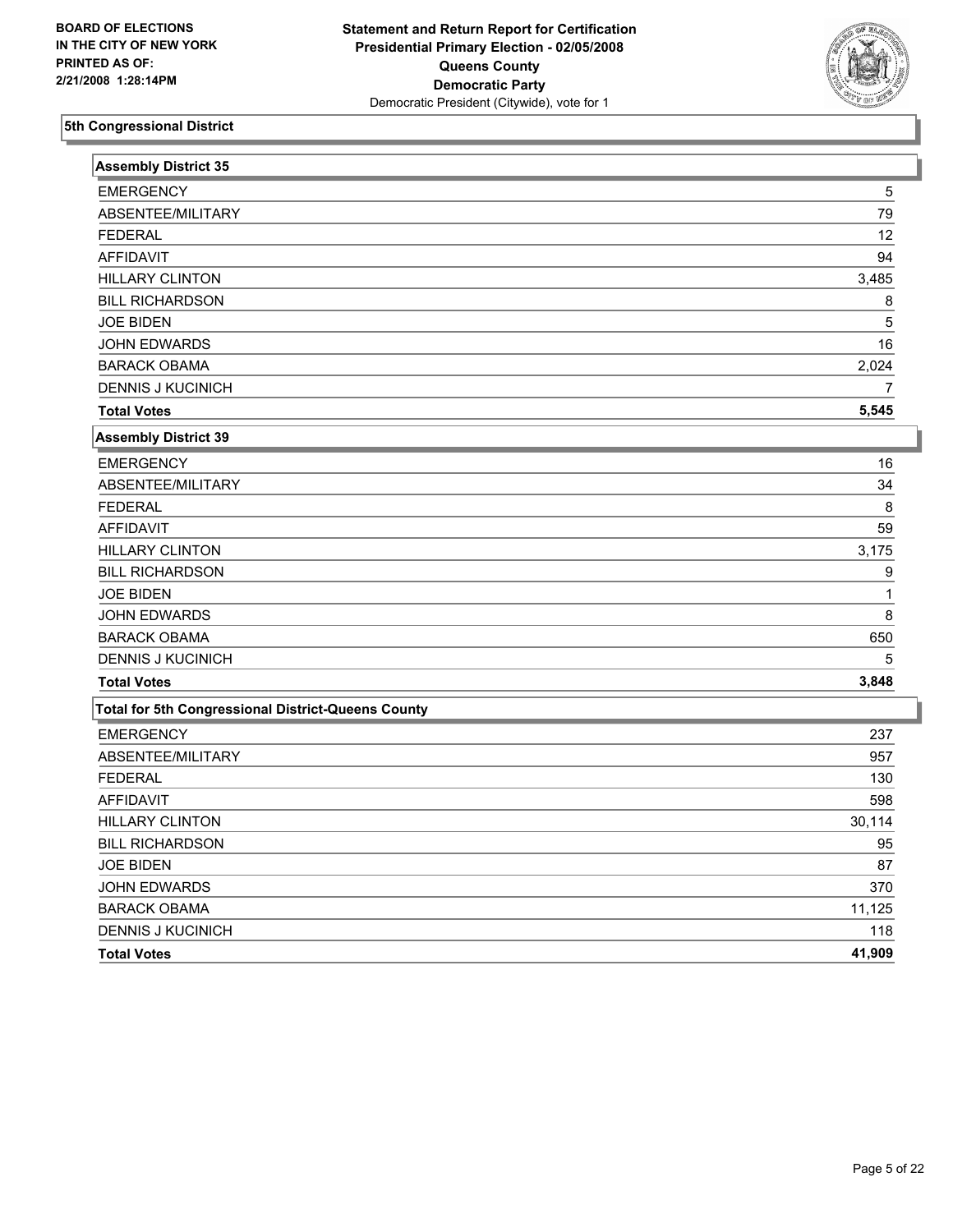

| <b>Assembly District 23</b> |                |
|-----------------------------|----------------|
| <b>EMERGENCY</b>            | 35             |
| ABSENTEE/MILITARY           | 149            |
| <b>FEDERAL</b>              | 12             |
| <b>AFFIDAVIT</b>            | 88             |
| <b>HILLARY CLINTON</b>      | 2,557          |
| <b>BILL RICHARDSON</b>      | 34             |
| <b>JOE BIDEN</b>            | 17             |
| JOHN EDWARDS                | 86             |
| <b>BARACK OBAMA</b>         | 1,658          |
| <b>DENNIS J KUCINICH</b>    | 11             |
| <b>Total Votes</b>          | 4,363          |
| <b>Assembly District 24</b> |                |
| <b>EMERGENCY</b>            | 4              |
| ABSENTEE/MILITARY           | 14             |
| <b>FEDERAL</b>              | $\overline{2}$ |
| <b>AFFIDAVIT</b>            | 20             |
| <b>HILLARY CLINTON</b>      | 717            |
| <b>BILL RICHARDSON</b>      | 4              |
| <b>JOE BIDEN</b>            |                |
| JOHN EDWARDS                | $\overline{7}$ |
| <b>BARACK OBAMA</b>         | 494            |
| <b>DENNIS J KUCINICH</b>    |                |
| <b>Total Votes</b>          | 1,224          |
| <b>Assembly District 25</b> |                |
| <b>EMERGENCY</b>            | 3              |
| ABSENTEE/MILITARY           | 56             |
| <b>FEDERAL</b>              | 8              |
| <b>AFFIDAVIT</b>            | 49             |
| <b>HILLARY CLINTON</b>      | 1,916          |
| <b>BILL RICHARDSON</b>      | 2              |
| <b>JOE BIDEN</b>            | 4              |
| JOHN EDWARDS                | 11             |
| <b>BARACK OBAMA</b>         | 748            |
| <b>DENNIS J KUCINICH</b>    | 6              |
| <b>Total Votes</b>          | 2,687          |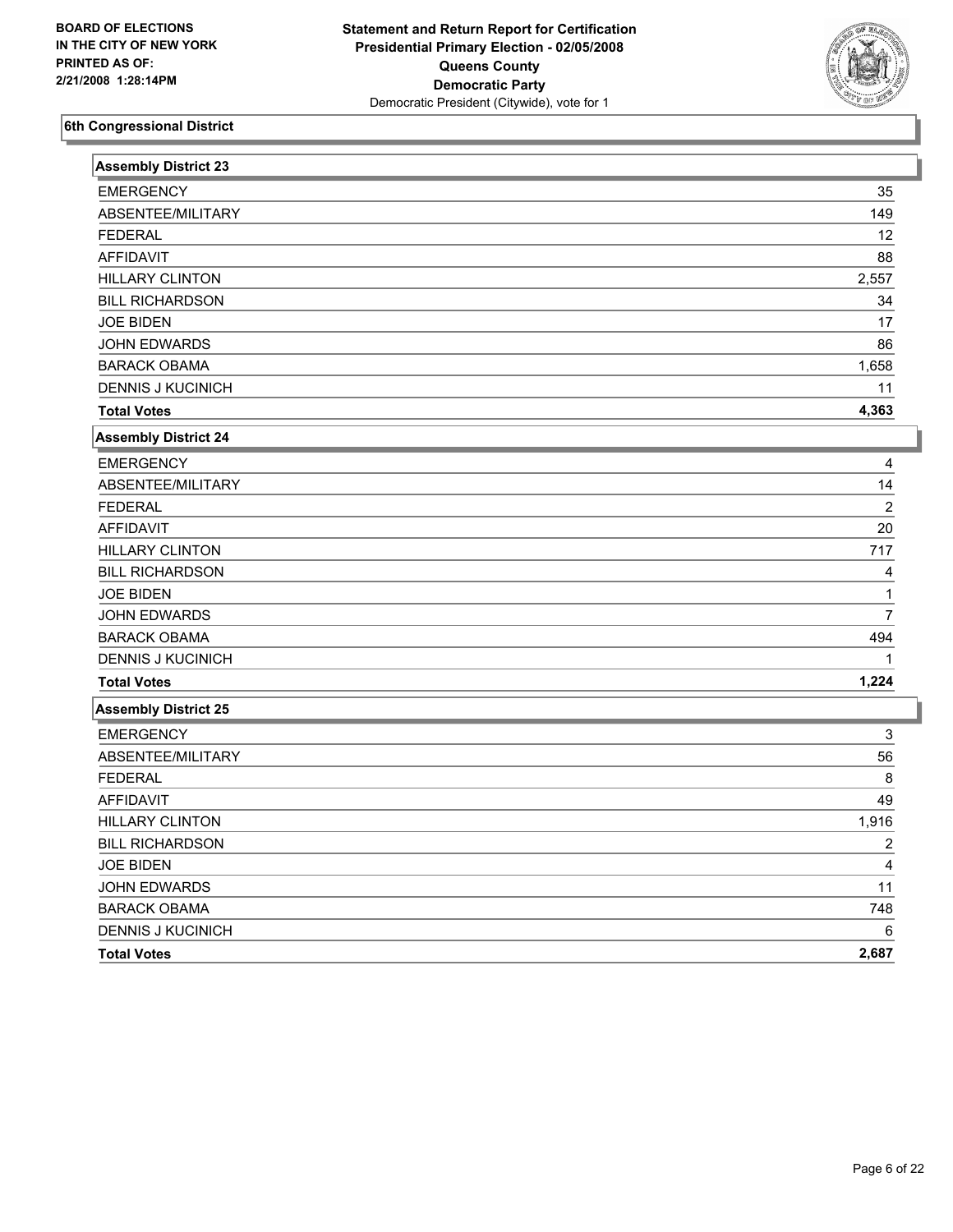

| <b>Assembly District 27</b> |                |
|-----------------------------|----------------|
| <b>EMERGENCY</b>            | 0              |
| ABSENTEE/MILITARY           | 47             |
| <b>FEDERAL</b>              | 9              |
| <b>AFFIDAVIT</b>            | 51             |
| <b>HILLARY CLINTON</b>      | 1,469          |
| <b>BILL RICHARDSON</b>      | 11             |
| <b>JOE BIDEN</b>            | 8              |
| JOHN EDWARDS                | 18             |
| <b>BARACK OBAMA</b>         | 727            |
| <b>DENNIS J KUCINICH</b>    | 10             |
| <b>Total Votes</b>          | 2,243          |
| <b>Assembly District 28</b> |                |
| <b>EMERGENCY</b>            | 0              |
| ABSENTEE/MILITARY           | 8              |
| <b>FEDERAL</b>              | 3              |
| <b>AFFIDAVIT</b>            | 8              |
| <b>HILLARY CLINTON</b>      | 133            |
| <b>BILL RICHARDSON</b>      | 1              |
| <b>JOE BIDEN</b>            | 0              |
| <b>JOHN EDWARDS</b>         | 1              |
| <b>BARACK OBAMA</b>         | 71             |
| <b>DENNIS J KUCINICH</b>    | $\overline{2}$ |
| <b>Total Votes</b>          | 208            |
| <b>Assembly District 29</b> |                |
| <b>EMERGENCY</b>            | 58             |
| ABSENTEE/MILITARY           | 188            |
| <b>FEDERAL</b>              | 11             |
| <b>AFFIDAVIT</b>            | 429            |
| <b>HILLARY CLINTON</b>      | 6,600          |
| <b>BILL RICHARDSON</b>      | 18             |
| <b>JOE BIDEN</b>            | 8              |
| <b>JOHN EDWARDS</b>         | 34             |
| <b>BARACK OBAMA</b>         | 10,932         |
| <b>DENNIS J KUCINICH</b>    | 15             |
| <b>Total Votes</b>          | 17,607         |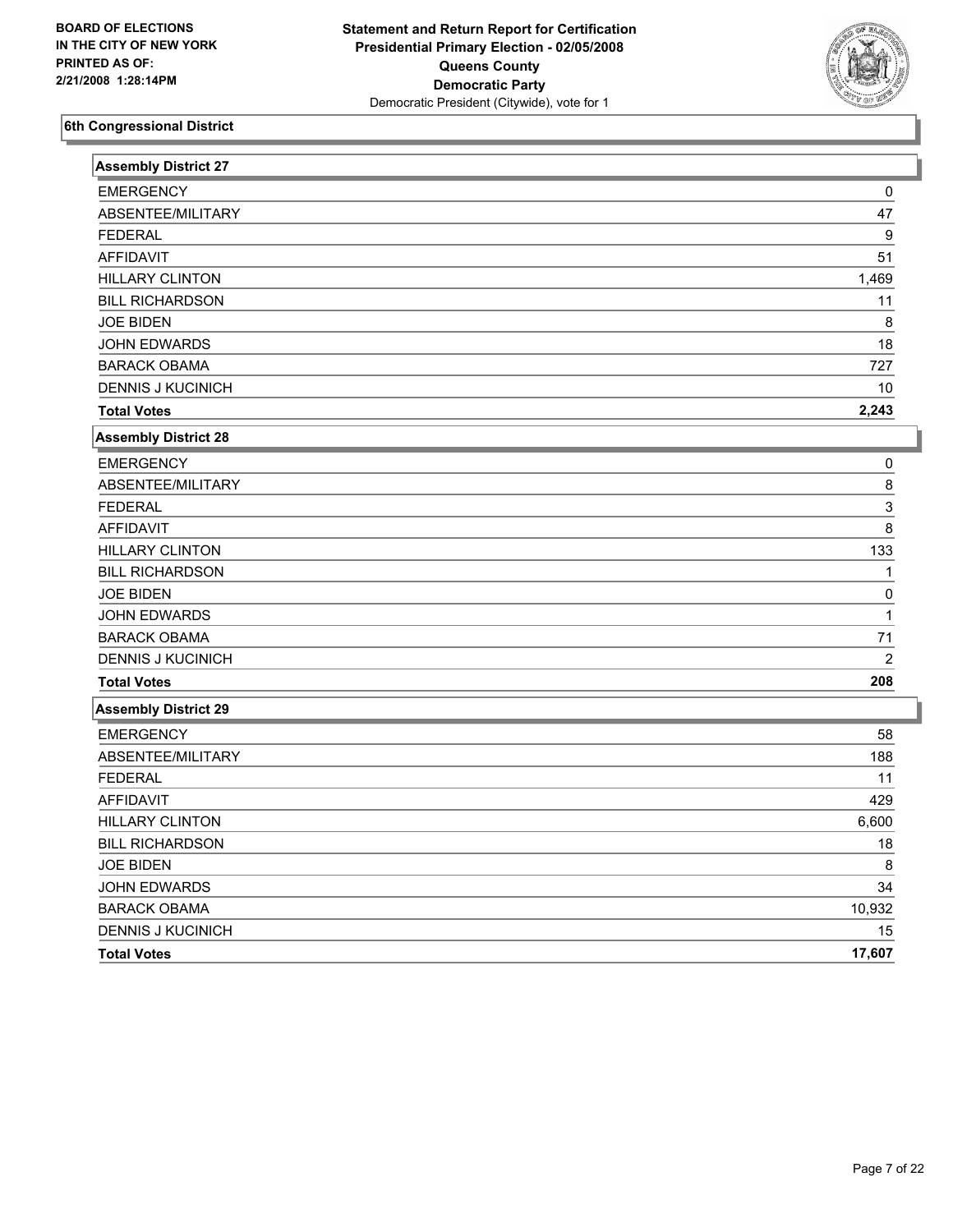

| <b>Assembly District 31</b> |                |
|-----------------------------|----------------|
| <b>EMERGENCY</b>            | 140            |
| ABSENTEE/MILITARY           | 210            |
| <b>FEDERAL</b>              | 19             |
| <b>AFFIDAVIT</b>            | 407            |
| <b>HILLARY CLINTON</b>      | 6,106          |
| <b>BILL RICHARDSON</b>      | 27             |
| <b>JOE BIDEN</b>            | 11             |
| <b>JOHN EDWARDS</b>         | 46             |
| <b>BARACK OBAMA</b>         | 7,428          |
| <b>DENNIS J KUCINICH</b>    | 12             |
| <b>Total Votes</b>          | 13,630         |
| <b>Assembly District 32</b> |                |
| <b>EMERGENCY</b>            | 62             |
| ABSENTEE/MILITARY           | 137            |
| <b>FEDERAL</b>              | 7              |
| <b>AFFIDAVIT</b>            | 401            |
| <b>HILLARY CLINTON</b>      | 6,146          |
| <b>BILL RICHARDSON</b>      | 26             |
| <b>JOE BIDEN</b>            | 6              |
| JOHN EDWARDS                | 25             |
| <b>BARACK OBAMA</b>         | 10,496         |
| <b>DENNIS J KUCINICH</b>    | 9              |
| <b>Total Votes</b>          | 16,708         |
| <b>Assembly District 33</b> |                |
| <b>EMERGENCY</b>            | 22             |
| ABSENTEE/MILITARY           | 137            |
| <b>FEDERAL</b>              | 6              |
| <b>AFFIDAVIT</b>            | 388            |
| <b>HILLARY CLINTON</b>      | 7,080          |
| <b>BILL RICHARDSON</b>      | $10$           |
| <b>JOE BIDEN</b>            | $\overline{7}$ |
| <b>JOHN EDWARDS</b>         | 56             |
| <b>BARACK OBAMA</b>         | 10,537         |
| <b>DENNIS J KUCINICH</b>    | 21             |
| <b>Total Votes</b>          | 17,711         |
|                             |                |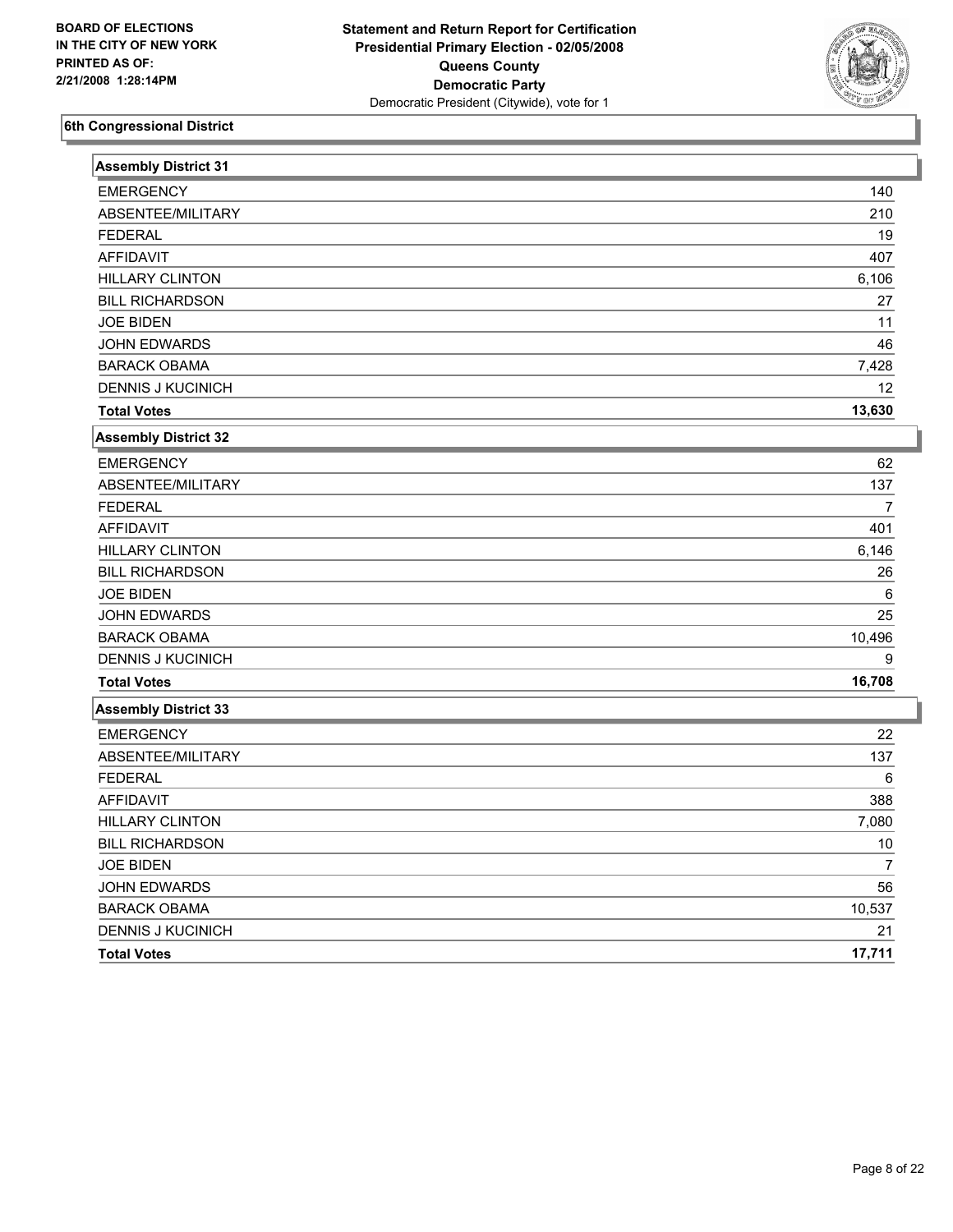

| <b>Assembly District 38</b>                        |                |
|----------------------------------------------------|----------------|
| <b>EMERGENCY</b>                                   | 13             |
| ABSENTEE/MILITARY                                  | 8              |
| <b>FEDERAL</b>                                     | $\overline{2}$ |
| <b>AFFIDAVIT</b>                                   | 36             |
| <b>HILLARY CLINTON</b>                             | 1,184          |
| <b>BILL RICHARDSON</b>                             | 2              |
| <b>JOE BIDEN</b>                                   | 2              |
| <b>JOHN EDWARDS</b>                                | 5              |
| <b>BARACK OBAMA</b>                                | 226            |
| <b>DENNIS J KUCINICH</b>                           |                |
| <b>Total Votes</b>                                 | 1,420          |
| Total for 6th Congressional District-Queens County |                |
| <b>EMERGENCY</b>                                   | 337            |
| ABSENTEE/MILITARY                                  | 954            |
| <b>FEDERAL</b>                                     | 79             |
| <b>AFFIDAVIT</b>                                   | 1,877          |
| <b>HILLARY CLINTON</b>                             | 33,908         |
| <b>BILL RICHARDSON</b>                             | 135            |
| <b>JOE BIDEN</b>                                   | 64             |
| <b>JOHN EDWARDS</b>                                | 289            |
| <b>BARACK OBAMA</b>                                | 43,317         |
| <b>DENNIS J KUCINICH</b>                           | 88             |
| <b>Total Votes</b>                                 | 77,801         |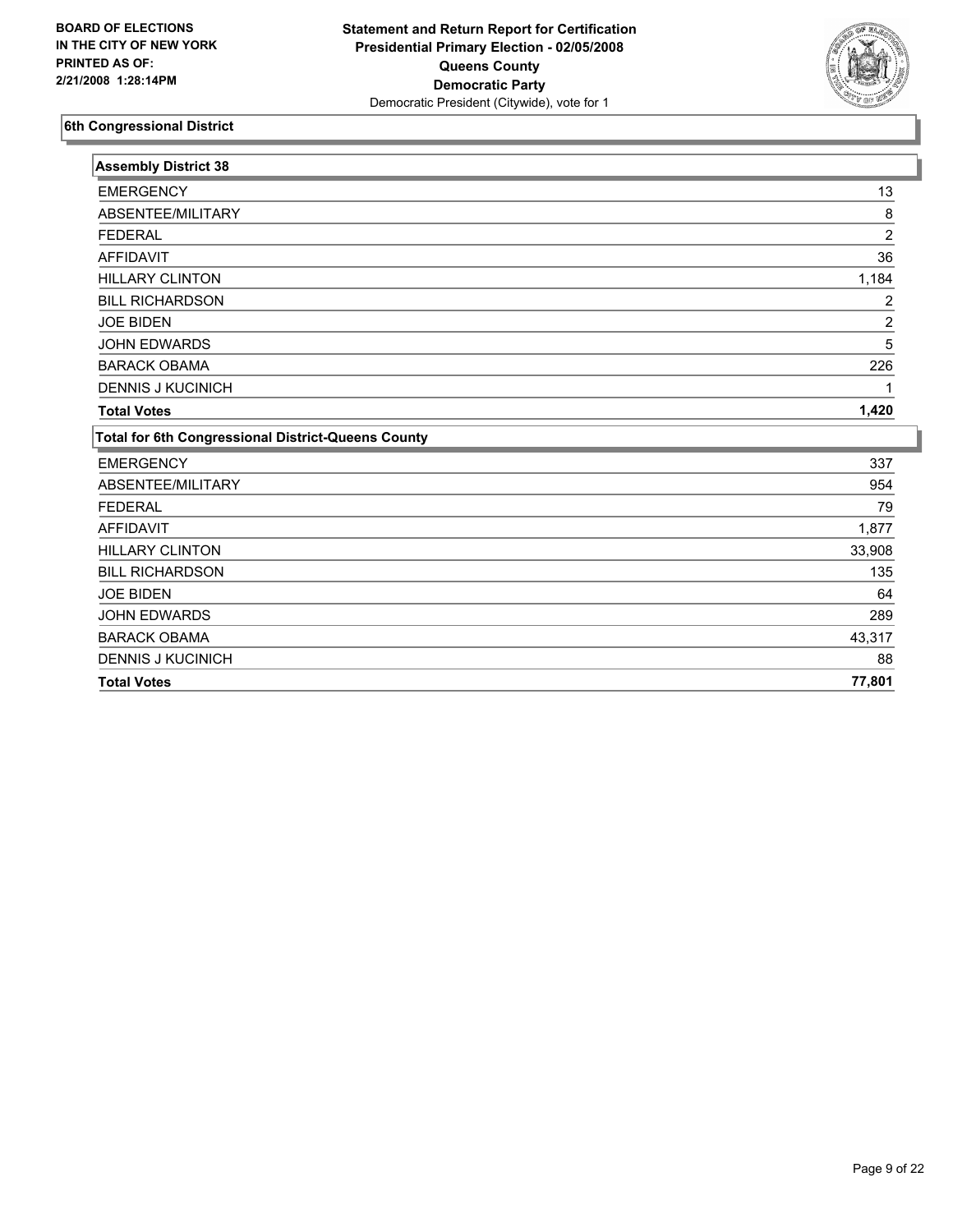

| <b>Assembly District 27</b> |                |
|-----------------------------|----------------|
| <b>EMERGENCY</b>            | 0              |
| ABSENTEE/MILITARY           | 31             |
| <b>FEDERAL</b>              | $\overline{c}$ |
| <b>AFFIDAVIT</b>            | 32             |
| <b>HILLARY CLINTON</b>      | 885            |
| <b>BILL RICHARDSON</b>      | 4              |
| <b>JOE BIDEN</b>            | 1              |
| <b>JOHN EDWARDS</b>         | 17             |
| <b>BARACK OBAMA</b>         | 263            |
| <b>DENNIS J KUCINICH</b>    | $\overline{2}$ |
| <b>Total Votes</b>          | 1,172          |
| Assembly District 30        |                |
| <b>EMERGENCY</b>            | 71             |
| ABSENTEE/MILITARY           | 68             |
| <b>FEDERAL</b>              | 19             |
| AFFIDAVIT                   | 61             |
| <b>HILLARY CLINTON</b>      | 2,261          |
| <b>BILL RICHARDSON</b>      | 10             |
| <b>JOE BIDEN</b>            | 5              |
| JOHN EDWARDS                | 39             |
| <b>BARACK OBAMA</b>         | 884            |
| <b>DENNIS J KUCINICH</b>    | 13             |
| <b>Total Votes</b>          | 3,212          |
| <b>Assembly District 34</b> |                |
| <b>EMERGENCY</b>            | 9              |
| ABSENTEE/MILITARY           | 116            |
| <b>FEDERAL</b>              | 40             |
| <b>AFFIDAVIT</b>            | 171            |
| <b>HILLARY CLINTON</b>      | 6,438          |
| <b>BILL RICHARDSON</b>      | 19             |
| <b>JOE BIDEN</b>            | 11             |
| JOHN EDWARDS                | 43             |
| <b>BARACK OBAMA</b>         | 2,018          |
| <b>DENNIS J KUCINICH</b>    | 31             |
| <b>Total Votes</b>          | 8,560          |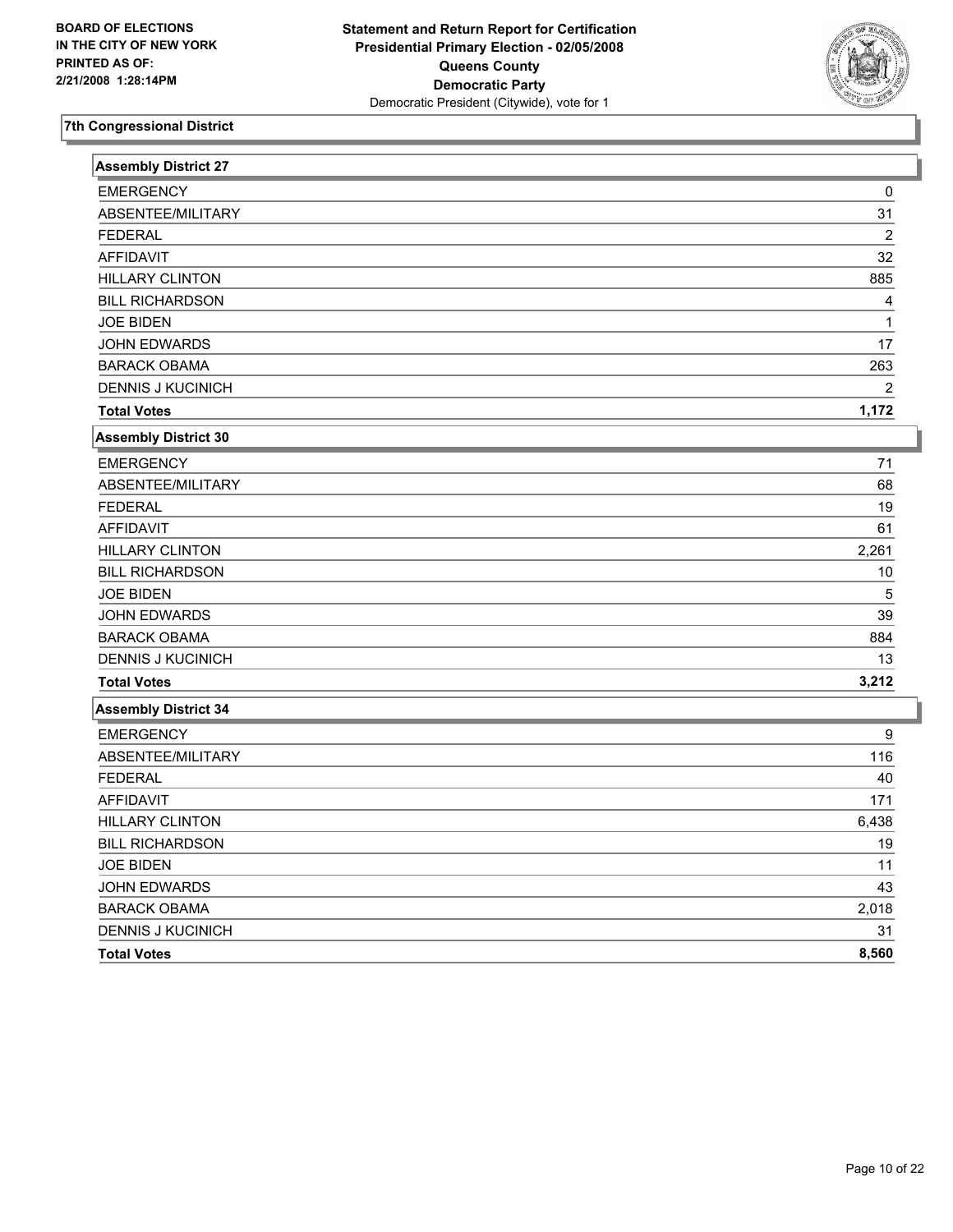

| <b>Assembly District 35</b> |                |
|-----------------------------|----------------|
| <b>EMERGENCY</b>            | 19             |
| ABSENTEE/MILITARY           | 42             |
| <b>FEDERAL</b>              | $\overline{c}$ |
| <b>AFFIDAVIT</b>            | 79             |
| <b>HILLARY CLINTON</b>      | 2,184          |
| <b>BILL RICHARDSON</b>      | 6              |
| <b>JOE BIDEN</b>            | 6              |
| <b>JOHN EDWARDS</b>         | $\overline{7}$ |
| <b>BARACK OBAMA</b>         | 1,565          |
| <b>DENNIS J KUCINICH</b>    | 8              |
| <b>Total Votes</b>          | 3,776          |
| <b>Assembly District 36</b> |                |
| <b>EMERGENCY</b>            | 0              |
| ABSENTEE/MILITARY           | 3              |
| <b>FEDERAL</b>              | 0              |
| <b>AFFIDAVIT</b>            | 5              |
| <b>HILLARY CLINTON</b>      | 87             |
| <b>BILL RICHARDSON</b>      |                |
| <b>JOE BIDEN</b>            |                |
| <b>JOHN EDWARDS</b>         | 1              |
| <b>BARACK OBAMA</b>         | 23             |
| <b>DENNIS J KUCINICH</b>    | $\Omega$       |
| <b>Total Votes</b>          | 113            |
| <b>Assembly District 37</b> |                |
| <b>EMERGENCY</b>            | $\overline{2}$ |
| ABSENTEE/MILITARY           | 28             |
| <b>FEDERAL</b>              | 15             |
| <b>AFFIDAVIT</b>            | 46             |
| <b>HILLARY CLINTON</b>      | 1,002          |
| <b>BILL RICHARDSON</b>      | 3              |
| <b>JOE BIDEN</b>            | 5              |
| JOHN EDWARDS                | 12             |
| <b>BARACK OBAMA</b>         | 574            |
| <b>DENNIS J KUCINICH</b>    |                |
| <b>Total Votes</b>          | 1,600          |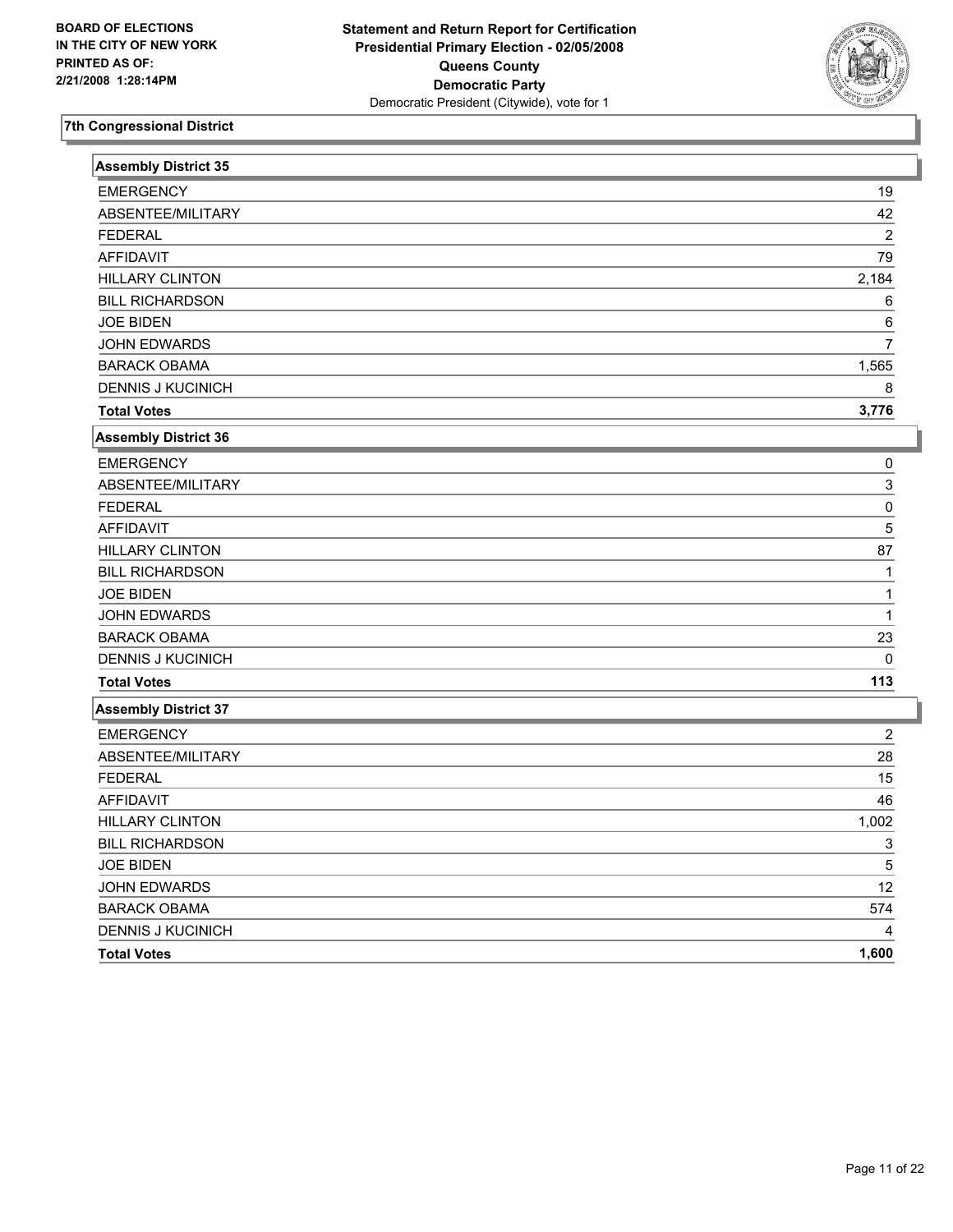

| <b>Assembly District 39</b>                               |        |
|-----------------------------------------------------------|--------|
| <b>EMERGENCY</b>                                          | 25     |
| ABSENTEE/MILITARY                                         | 30     |
| <b>FEDERAL</b>                                            | 15     |
| <b>AFFIDAVIT</b>                                          | 75     |
| <b>HILLARY CLINTON</b>                                    | 2,695  |
| <b>BILL RICHARDSON</b>                                    | 4      |
| <b>JOE BIDEN</b>                                          |        |
| <b>JOHN EDWARDS</b>                                       | 13     |
| <b>BARACK OBAMA</b>                                       | 811    |
| <b>DENNIS J KUCINICH</b>                                  | 19     |
| <b>Total Votes</b>                                        | 3,549  |
| <b>Total for 7th Congressional District-Queens County</b> |        |
| <b>EMERGENCY</b>                                          | 126    |
| ABSENTEE/MILITARY                                         | 318    |
| <b>FEDERAL</b>                                            | 93     |
| <b>AFFIDAVIT</b>                                          | 469    |
| <b>HILLARY CLINTON</b>                                    | 15,552 |
| <b>BILL RICHARDSON</b>                                    | 47     |
| <b>JOE BIDEN</b>                                          | 36     |
| <b>JOHN EDWARDS</b>                                       | 132    |
| <b>BARACK OBAMA</b>                                       | 6,138  |
| <b>DENNIS J KUCINICH</b>                                  | 77     |
| <b>Total Votes</b>                                        | 21,982 |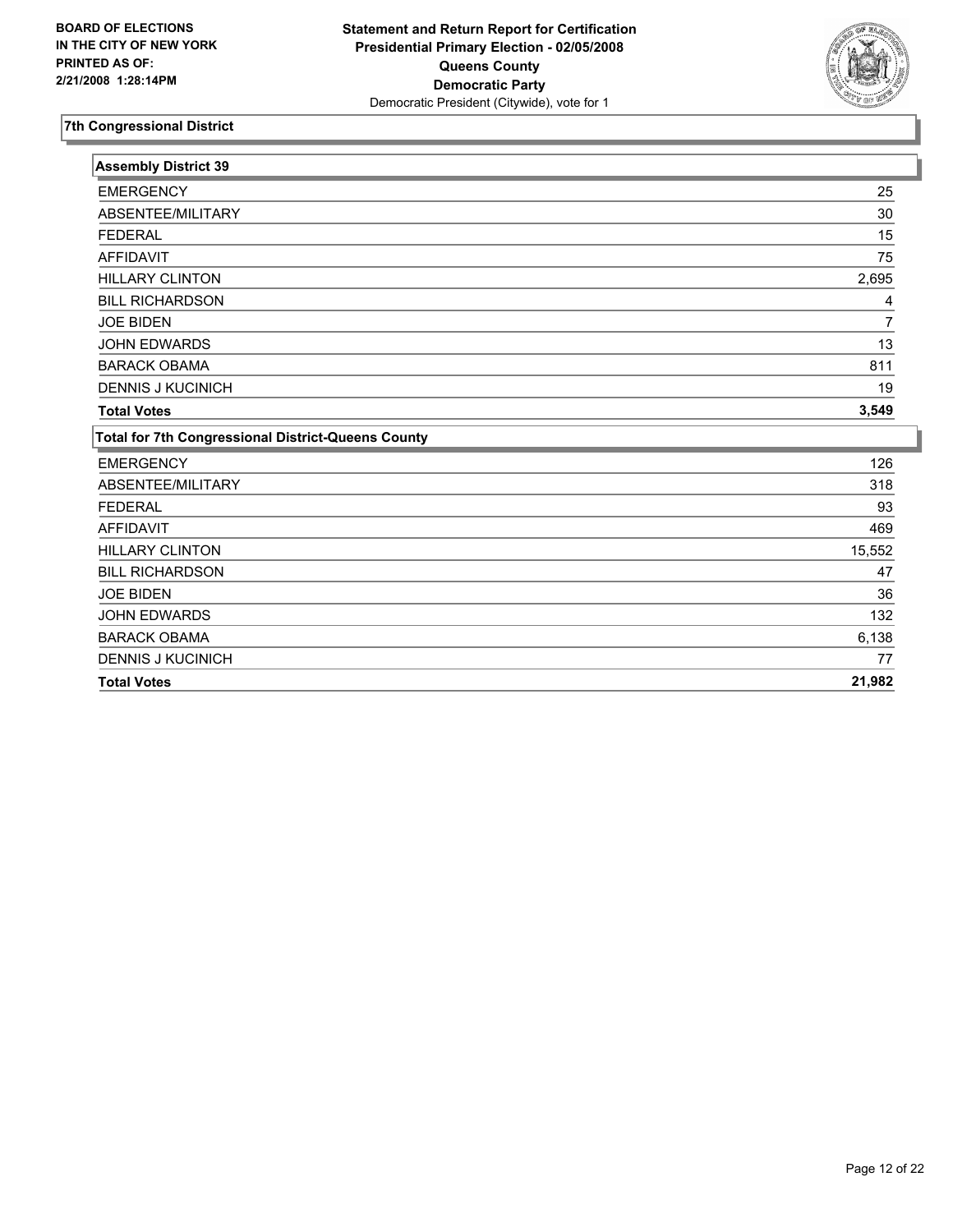

| <b>Assembly District 22</b> |                |
|-----------------------------|----------------|
| <b>EMERGENCY</b>            | 0              |
| ABSENTEE/MILITARY           | 3              |
| <b>FEDERAL</b>              | 0              |
| <b>AFFIDAVIT</b>            | 4              |
| <b>HILLARY CLINTON</b>      | 118            |
| <b>BILL RICHARDSON</b>      | 0              |
| <b>JOE BIDEN</b>            | 1              |
| <b>JOHN EDWARDS</b>         | 3              |
| <b>BARACK OBAMA</b>         | 21             |
| <b>DENNIS J KUCINICH</b>    | $\Omega$       |
| <b>Total Votes</b>          | 143            |
| <b>Assembly District 23</b> |                |
| <b>EMERGENCY</b>            | 32             |
| ABSENTEE/MILITARY           | 172            |
| <b>FEDERAL</b>              | 14             |
| <b>AFFIDAVIT</b>            | 92             |
| <b>HILLARY CLINTON</b>      | 4,624          |
| <b>BILL RICHARDSON</b>      | 30             |
| <b>JOE BIDEN</b>            | 33             |
| JOHN EDWARDS                | 133            |
| <b>BARACK OBAMA</b>         | 1,858          |
| <b>DENNIS J KUCINICH</b>    | 21             |
| <b>Total Votes</b>          | 6,699          |
| <b>Assembly District 24</b> |                |
| <b>EMERGENCY</b>            | 4              |
| ABSENTEE/MILITARY           | 109            |
| <b>FEDERAL</b>              | 10             |
| <b>AFFIDAVIT</b>            | 49             |
| <b>HILLARY CLINTON</b>      | 2,877          |
| <b>BILL RICHARDSON</b>      | $\overline{7}$ |
| <b>JOE BIDEN</b>            | 12             |
| <b>JOHN EDWARDS</b>         | 40             |
| <b>BARACK OBAMA</b>         | 1,073          |
| <b>DENNIS J KUCINICH</b>    | 8              |
| <b>Total Votes</b>          | 4,017          |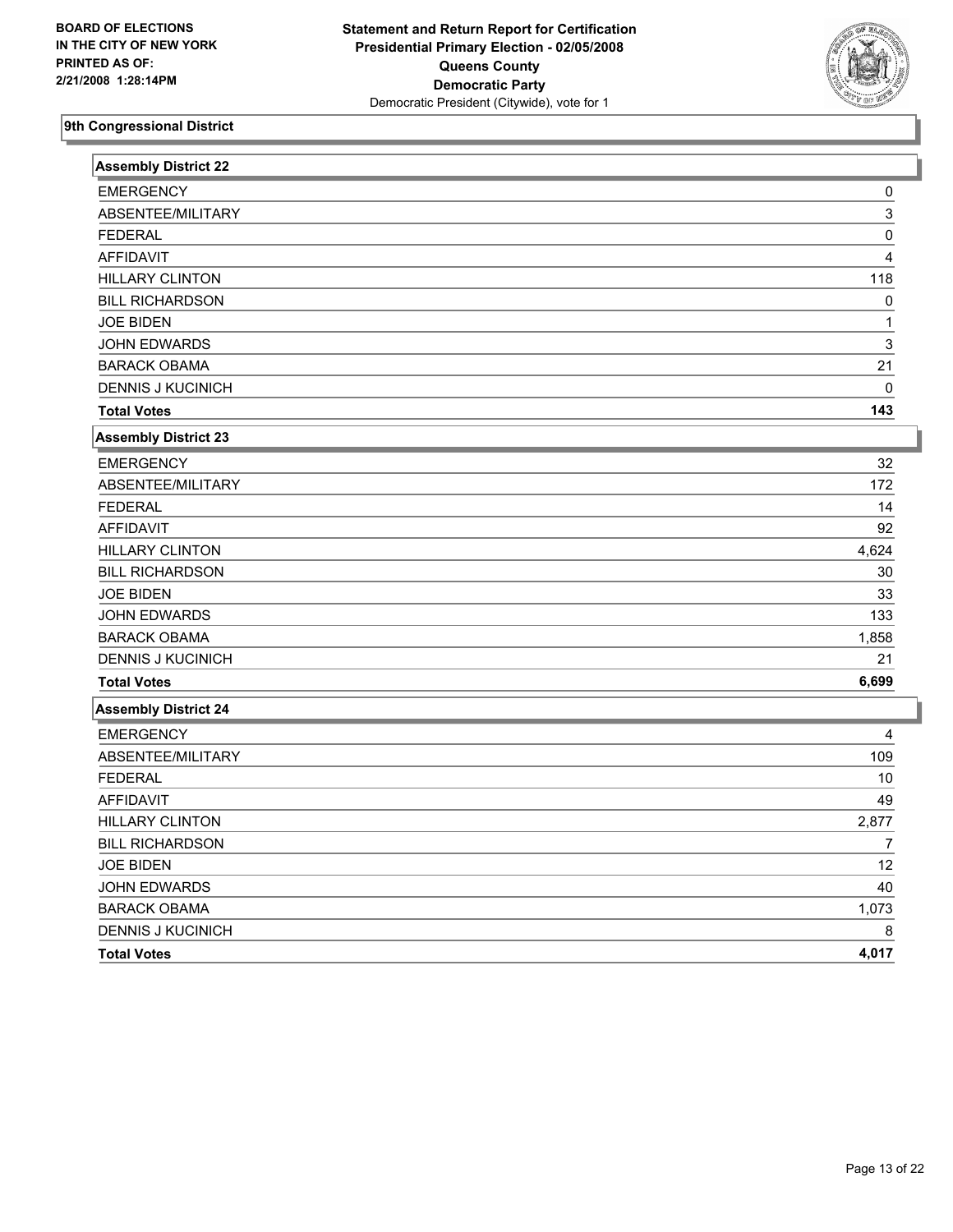

| <b>Assembly District 25</b> |             |
|-----------------------------|-------------|
| <b>EMERGENCY</b>            | 56          |
| ABSENTEE/MILITARY           | 67          |
| <b>FEDERAL</b>              | 35          |
| <b>AFFIDAVIT</b>            | 41          |
| <b>HILLARY CLINTON</b>      | 2,375       |
| <b>BILL RICHARDSON</b>      | 6           |
| <b>JOE BIDEN</b>            | 11          |
| <b>JOHN EDWARDS</b>         | 32          |
| <b>BARACK OBAMA</b>         | 1,062       |
| <b>DENNIS J KUCINICH</b>    | 9           |
| <b>Total Votes</b>          | 3,495       |
| <b>Assembly District 26</b> |             |
| <b>EMERGENCY</b>            | 6           |
| ABSENTEE/MILITARY           | 0           |
| <b>FEDERAL</b>              | 4           |
| <b>AFFIDAVIT</b>            | 0           |
| <b>HILLARY CLINTON</b>      | 53          |
| <b>BILL RICHARDSON</b>      | $\Omega$    |
| <b>JOE BIDEN</b>            | $\Omega$    |
| JOHN EDWARDS                | 0           |
| <b>BARACK OBAMA</b>         | 23          |
| <b>DENNIS J KUCINICH</b>    | $\mathbf 0$ |
| <b>Total Votes</b>          | 76          |
| <b>Assembly District 27</b> |             |
| <b>EMERGENCY</b>            | 50          |
| ABSENTEE/MILITARY           | 217         |
| <b>FEDERAL</b>              | 47          |
| <b>AFFIDAVIT</b>            | 131         |
| <b>HILLARY CLINTON</b>      | 5,018       |
| <b>BILL RICHARDSON</b>      | 29          |
| <b>JOE BIDEN</b>            | 25          |
| JOHN EDWARDS                | 104         |
| <b>BARACK OBAMA</b>         | 2,216       |
| <b>DENNIS J KUCINICH</b>    | 17          |
| <b>Total Votes</b>          | 7,409       |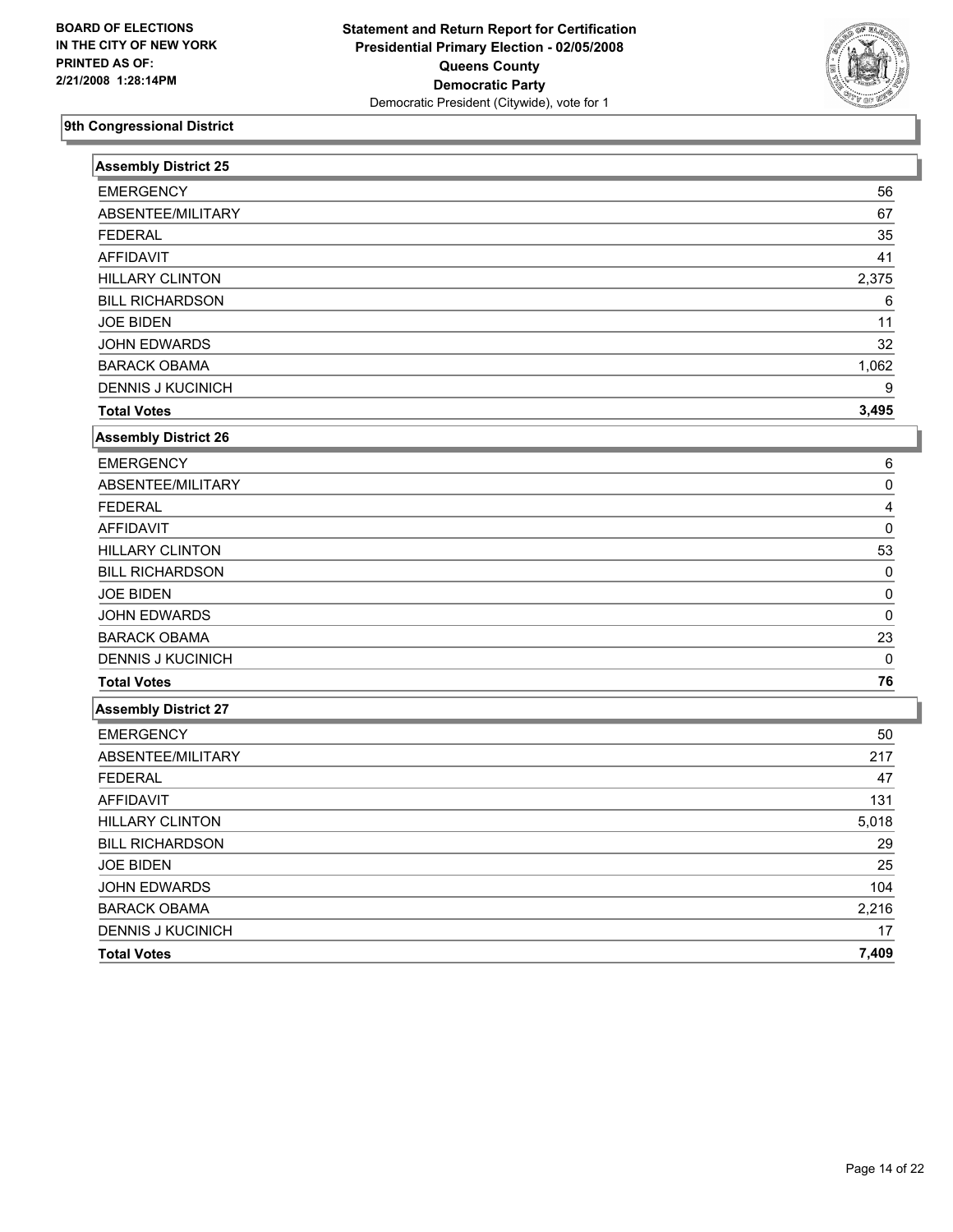

| <b>Assembly District 28</b> |                |
|-----------------------------|----------------|
| <b>EMERGENCY</b>            | 39             |
| ABSENTEE/MILITARY           | 380            |
| <b>FEDERAL</b>              | 64             |
| <b>AFFIDAVIT</b>            | 160            |
| <b>HILLARY CLINTON</b>      | 8,556          |
| <b>BILL RICHARDSON</b>      | 42             |
| <b>JOE BIDEN</b>            | 40             |
| JOHN EDWARDS                | 162            |
| <b>BARACK OBAMA</b>         | 3,531          |
| <b>DENNIS J KUCINICH</b>    | 52             |
| <b>Total Votes</b>          | 12,383         |
| Assembly District 29        |                |
| <b>EMERGENCY</b>            | 0              |
| ABSENTEE/MILITARY           | 0              |
| <b>FEDERAL</b>              | $\Omega$       |
| <b>AFFIDAVIT</b>            | $\overline{2}$ |
| <b>HILLARY CLINTON</b>      | 21             |
| <b>BILL RICHARDSON</b>      | 0              |
| <b>JOE BIDEN</b>            | 0              |
| <b>JOHN EDWARDS</b>         | 0              |
| <b>BARACK OBAMA</b>         | 32             |
| <b>DENNIS J KUCINICH</b>    | $\mathbf{0}$   |
| <b>Total Votes</b>          | 53             |
| Assembly District 30        |                |
| <b>EMERGENCY</b>            | 3              |
| ABSENTEE/MILITARY           | 15             |
| <b>FEDERAL</b>              | $\overline{2}$ |
| <b>AFFIDAVIT</b>            | 15             |
| <b>HILLARY CLINTON</b>      | 863            |
| <b>BILL RICHARDSON</b>      | 1              |
| <b>JOE BIDEN</b>            | 6              |
| JOHN EDWARDS                | 12             |
| <b>BARACK OBAMA</b>         | 286            |
| <b>DENNIS J KUCINICH</b>    | 8              |
| <b>Total Votes</b>          | 1,176          |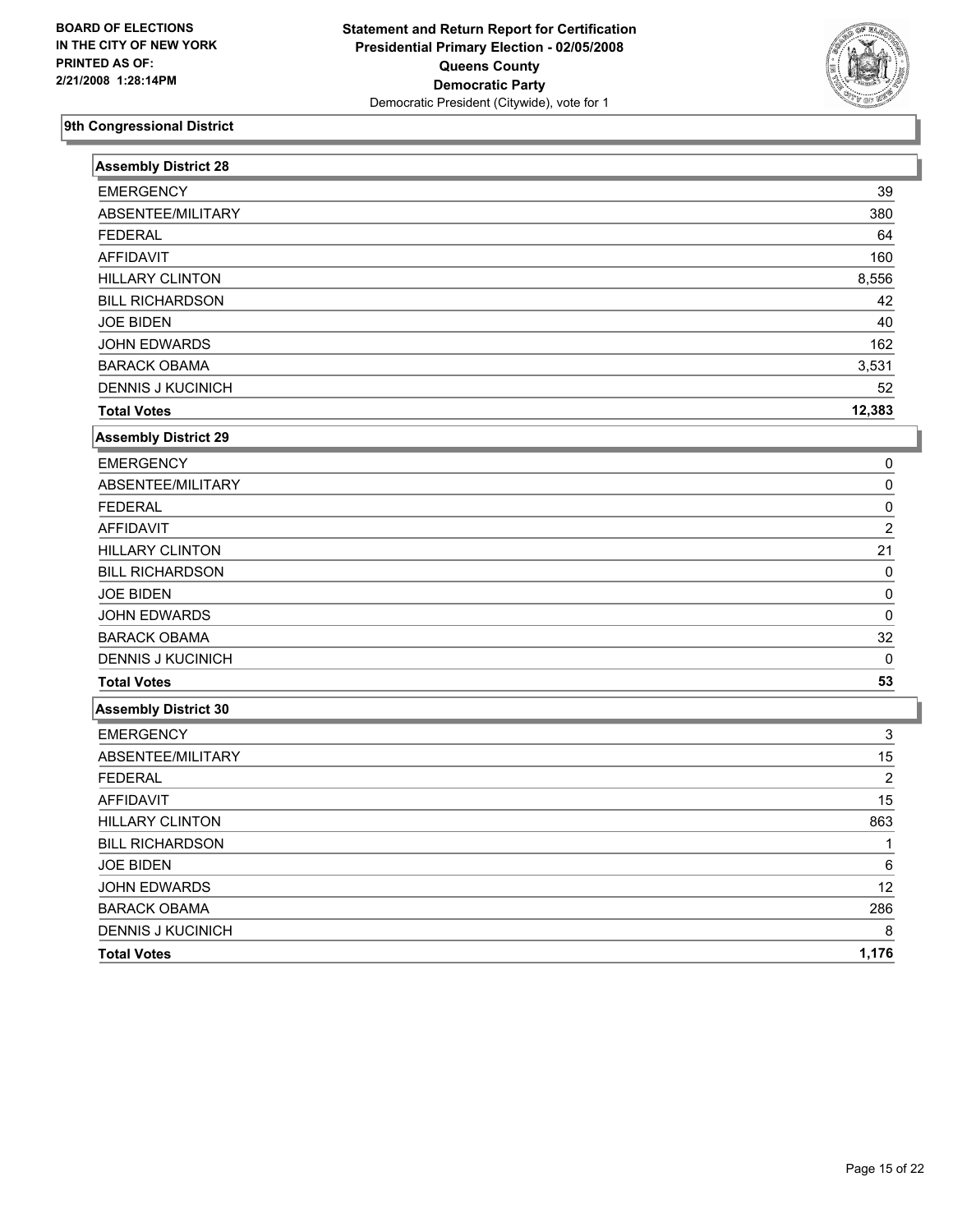

| <b>Assembly District 31</b> |                |
|-----------------------------|----------------|
| <b>EMERGENCY</b>            | 0              |
| ABSENTEE/MILITARY           | $\Omega$       |
| <b>FEDERAL</b>              | $\Omega$       |
| <b>AFFIDAVIT</b>            | $\Omega$       |
| <b>HILLARY CLINTON</b>      | 5              |
| <b>BILL RICHARDSON</b>      | 0              |
| <b>JOE BIDEN</b>            | 0              |
| JOHN EDWARDS                | 0              |
| <b>BARACK OBAMA</b>         | 0              |
| <b>DENNIS J KUCINICH</b>    | 0              |
| <b>Total Votes</b>          | 5              |
| <b>Assembly District 35</b> |                |
| <b>EMERGENCY</b>            | 1              |
| ABSENTEE/MILITARY           | 8              |
| <b>FEDERAL</b>              | $\overline{7}$ |
| <b>AFFIDAVIT</b>            | 13             |
| <b>HILLARY CLINTON</b>      | 482            |
| <b>BILL RICHARDSON</b>      |                |
| <b>JOE BIDEN</b>            | $\Omega$       |
| JOHN EDWARDS                | 6              |
| <b>BARACK OBAMA</b>         | 191            |
| <b>DENNIS J KUCINICH</b>    | 1              |
| <b>Total Votes</b>          | 681            |
| <b>Assembly District 37</b> |                |
| <b>EMERGENCY</b>            | 1              |
| ABSENTEE/MILITARY           | 4              |
| <b>FEDERAL</b>              | 0              |
| <b>AFFIDAVIT</b>            | 5              |
| <b>HILLARY CLINTON</b>      | 152            |
| <b>BILL RICHARDSON</b>      | 1              |
| <b>JOE BIDEN</b>            | 0              |
| <b>JOHN EDWARDS</b>         | $\overline{2}$ |
| <b>BARACK OBAMA</b>         | 51             |
| <b>DENNIS J KUCINICH</b>    |                |
| <b>Total Votes</b>          | 207            |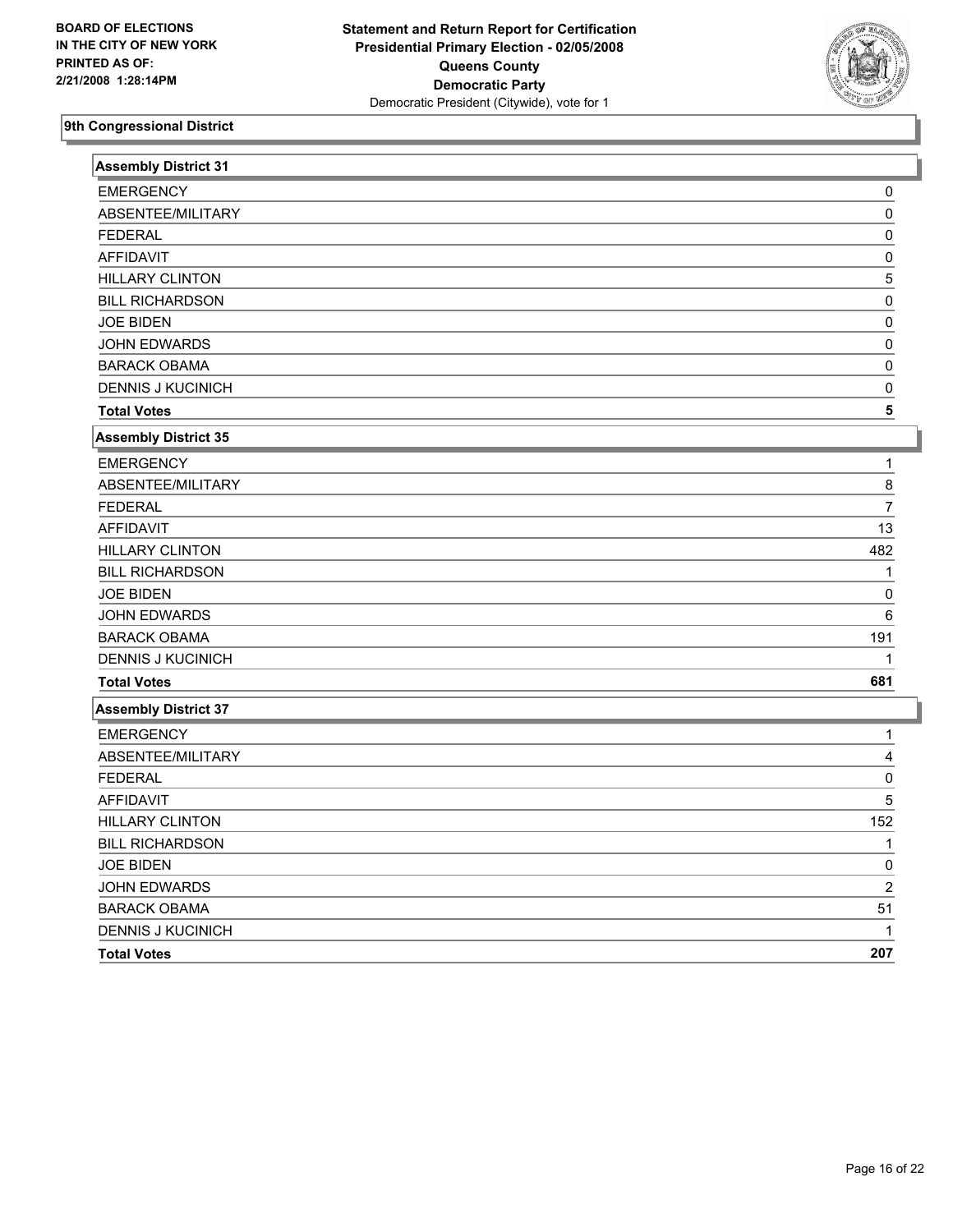

| <b>Assembly District 38</b>                        |        |
|----------------------------------------------------|--------|
| <b>EMERGENCY</b>                                   | 13     |
| ABSENTEE/MILITARY                                  | 53     |
| <b>FEDERAL</b>                                     | 4      |
| <b>AFFIDAVIT</b>                                   | 91     |
| <b>HILLARY CLINTON</b>                             | 2,937  |
| <b>BILL RICHARDSON</b>                             | 10     |
| <b>JOE BIDEN</b>                                   |        |
| <b>JOHN EDWARDS</b>                                | 32     |
| <b>BARACK OBAMA</b>                                | 825    |
| <b>DENNIS J KUCINICH</b>                           | 12     |
| <b>Total Votes</b>                                 | 3,823  |
| Total for 9th Congressional District-Queens County |        |
| <b>EMERGENCY</b>                                   | 205    |
| ABSENTEE/MILITARY                                  | 1,028  |
| <b>FEDERAL</b>                                     | 187    |
| <b>AFFIDAVIT</b>                                   | 603    |
| <b>HILLARY CLINTON</b>                             | 28,081 |
| <b>BILL RICHARDSON</b>                             | 127    |
| <b>JOE BIDEN</b>                                   | 135    |
| <b>JOHN EDWARDS</b>                                | 526    |
| <b>BARACK OBAMA</b>                                | 11,169 |
| <b>DENNIS J KUCINICH</b>                           | 129    |
| <b>Total Votes</b>                                 | 40,167 |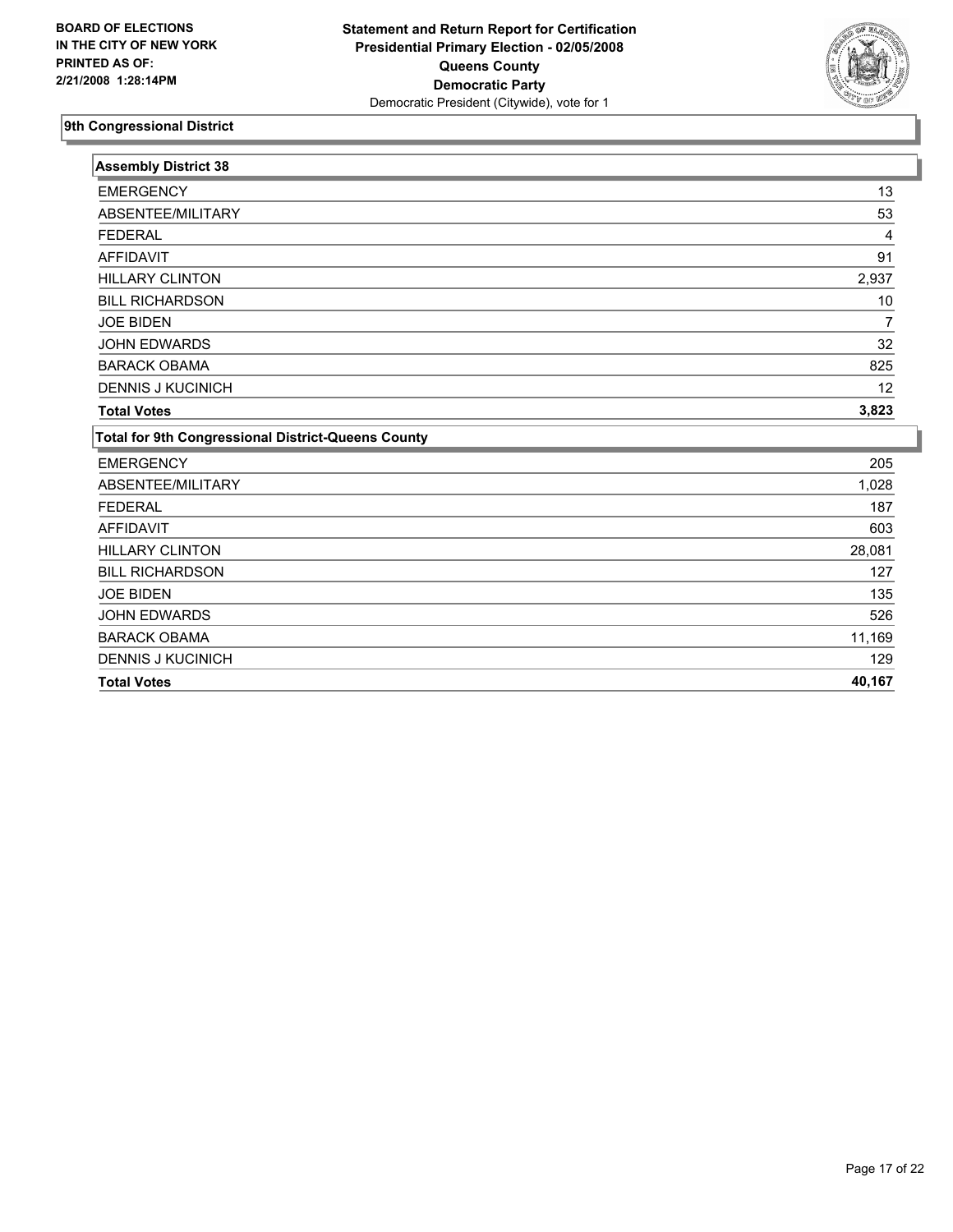

| <b>Assembly District 23</b> |                |
|-----------------------------|----------------|
| <b>EMERGENCY</b>            | 0              |
| ABSENTEE/MILITARY           | 0              |
| <b>FEDERAL</b>              | 0              |
| <b>AFFIDAVIT</b>            | 0              |
| <b>HILLARY CLINTON</b>      | 41             |
| <b>BILL RICHARDSON</b>      | 1              |
| <b>JOE BIDEN</b>            | 0              |
| JOHN EDWARDS                | 0              |
| <b>BARACK OBAMA</b>         | 8              |
| <b>DENNIS J KUCINICH</b>    | 0              |
| <b>Total Votes</b>          | 50             |
| <b>Assembly District 30</b> |                |
| <b>EMERGENCY</b>            | 45             |
| ABSENTEE/MILITARY           | 15             |
| <b>FEDERAL</b>              | 6              |
| <b>AFFIDAVIT</b>            | 25             |
| <b>HILLARY CLINTON</b>      | 1,142          |
| <b>BILL RICHARDSON</b>      | 5              |
| <b>JOE BIDEN</b>            | 5              |
| JOHN EDWARDS                | 11             |
| <b>BARACK OBAMA</b>         | 380            |
| <b>DENNIS J KUCINICH</b>    |                |
| <b>Total Votes</b>          | 1,547          |
| <b>Assembly District 37</b> |                |
| <b>EMERGENCY</b>            | 0              |
| ABSENTEE/MILITARY           | 33             |
| <b>FEDERAL</b>              | $\overline{7}$ |
| <b>AFFIDAVIT</b>            | 94             |
| <b>HILLARY CLINTON</b>      | 2,828          |
| <b>BILL RICHARDSON</b>      | 9              |
| <b>JOE BIDEN</b>            | 9              |
| <b>JOHN EDWARDS</b>         | 27             |
| <b>BARACK OBAMA</b>         | 814            |
| <b>DENNIS J KUCINICH</b>    | 26             |
| <b>Total Votes</b>          | 3,713          |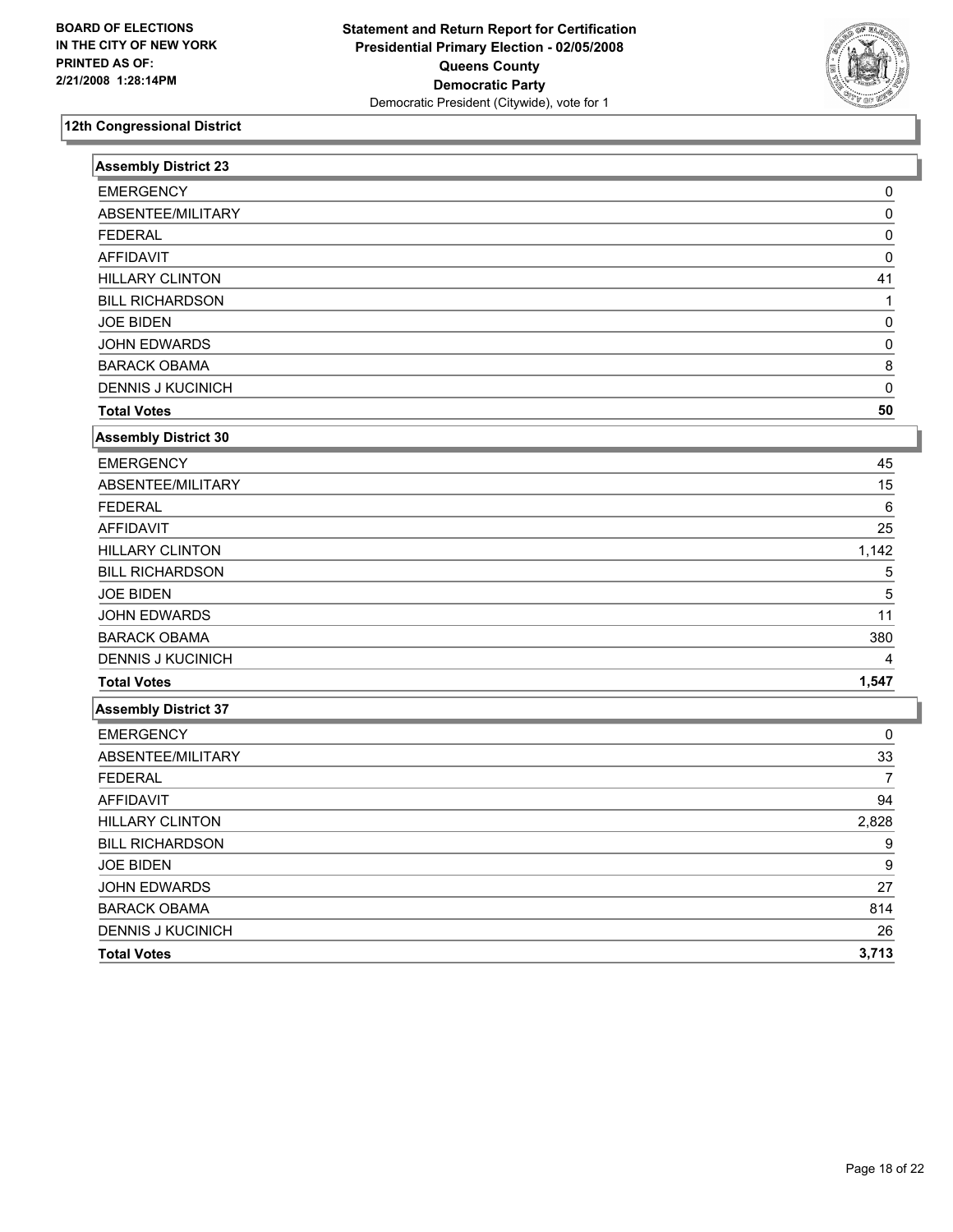

| $\overline{2}$<br>21<br>8<br>62<br>1,617<br>6 |
|-----------------------------------------------|
|                                               |
|                                               |
|                                               |
|                                               |
|                                               |
|                                               |
|                                               |
| 20                                            |
| 448                                           |
| 3                                             |
| 2,101                                         |
|                                               |
| 47                                            |
| 69                                            |
| 21                                            |
| 181                                           |
| 5,628                                         |
| 22                                            |
| 20                                            |
| 58                                            |
|                                               |
|                                               |
| 1,650<br>33                                   |
|                                               |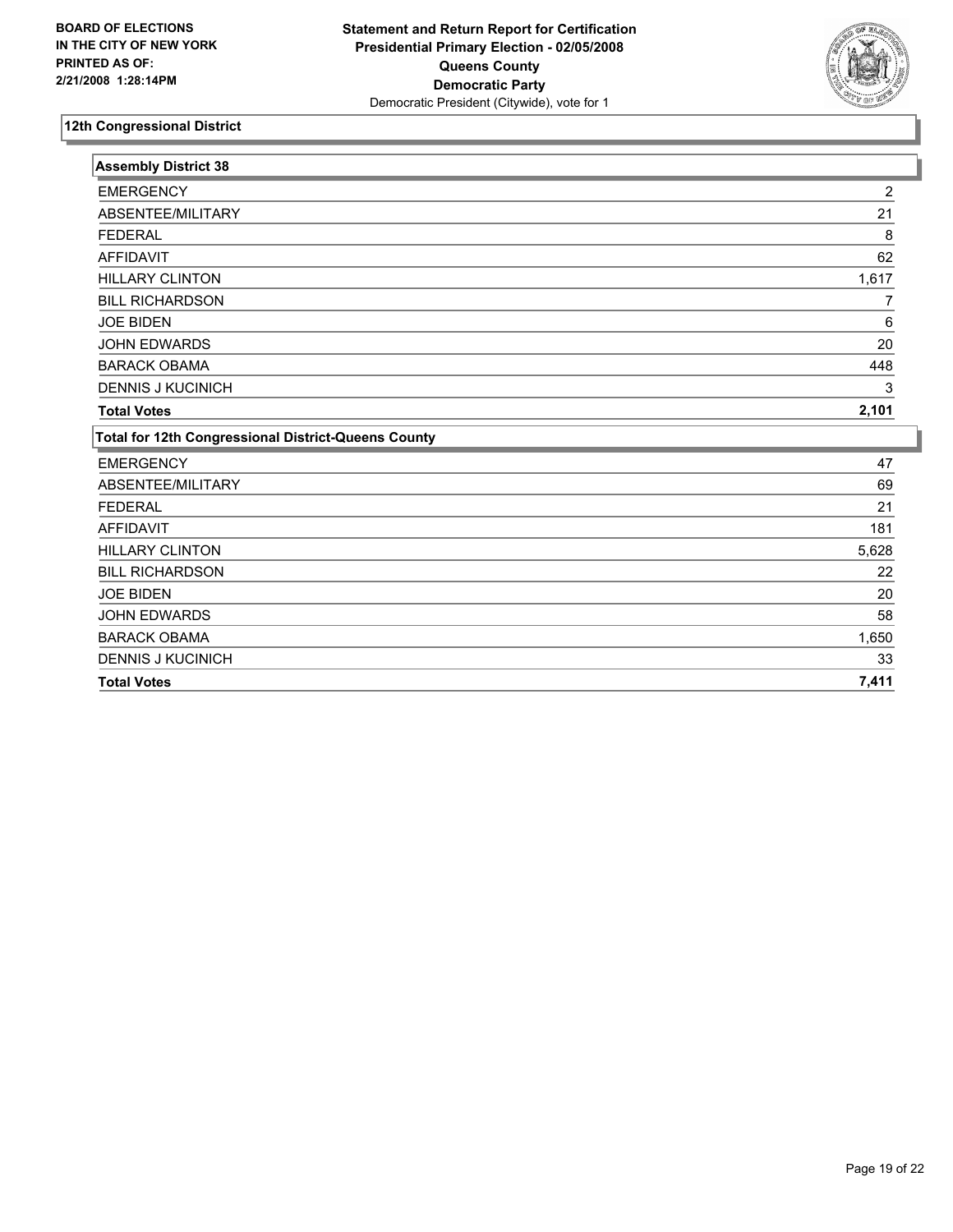

| <b>Assembly District 30</b> |        |
|-----------------------------|--------|
| <b>EMERGENCY</b>            | 0      |
| ABSENTEE/MILITARY           | 45     |
| <b>FEDERAL</b>              | 12     |
| <b>AFFIDAVIT</b>            | 89     |
| <b>HILLARY CLINTON</b>      | 1,994  |
| <b>BILL RICHARDSON</b>      | 8      |
| <b>JOE BIDEN</b>            | 5      |
| <b>JOHN EDWARDS</b>         | 20     |
| <b>BARACK OBAMA</b>         | 1,142  |
| <b>DENNIS J KUCINICH</b>    | 13     |
| <b>Total Votes</b>          | 3,182  |
| <b>Assembly District 36</b> |        |
| <b>EMERGENCY</b>            | 135    |
| ABSENTEE/MILITARY           | 131    |
| <b>FEDERAL</b>              | 89     |
| <b>AFFIDAVIT</b>            | 340    |
| <b>HILLARY CLINTON</b>      | 7,220  |
| <b>BILL RICHARDSON</b>      | 29     |
| <b>JOE BIDEN</b>            | 15     |
| <b>JOHN EDWARDS</b>         | 120    |
| <b>BARACK OBAMA</b>         | 3,848  |
| <b>DENNIS J KUCINICH</b>    | 49     |
| <b>Total Votes</b>          | 11,281 |
| <b>Assembly District 37</b> |        |
| <b>EMERGENCY</b>            | 5      |
| ABSENTEE/MILITARY           | 46     |
| <b>FEDERAL</b>              | 14     |
| <b>AFFIDAVIT</b>            | 126    |
| <b>HILLARY CLINTON</b>      | 2,668  |
| <b>BILL RICHARDSON</b>      | 14     |
| <b>JOE BIDEN</b>            | 2      |
| <b>JOHN EDWARDS</b>         | 43     |
| <b>BARACK OBAMA</b>         | 2,136  |
| <b>DENNIS J KUCINICH</b>    | 14     |
| <b>Total Votes</b>          | 4,877  |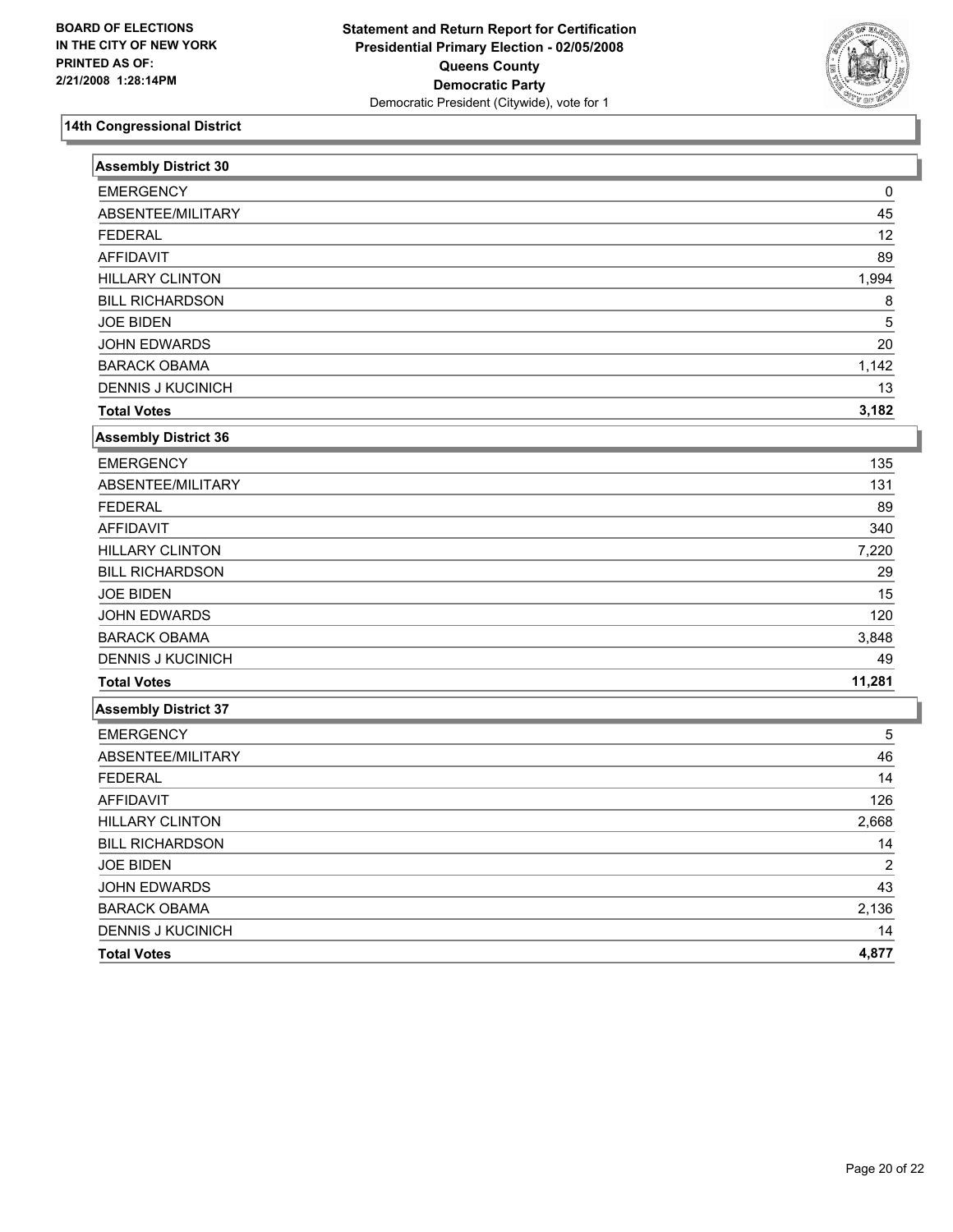

| <b>Total for 14th Congressional District-Queens County</b> |  |
|------------------------------------------------------------|--|
| 140                                                        |  |
| 222                                                        |  |
| 115                                                        |  |
| 555                                                        |  |
| 11,882                                                     |  |
| 51                                                         |  |
| 22                                                         |  |
| 183                                                        |  |
| 7,126                                                      |  |
| 76                                                         |  |
| 19,340                                                     |  |
|                                                            |  |